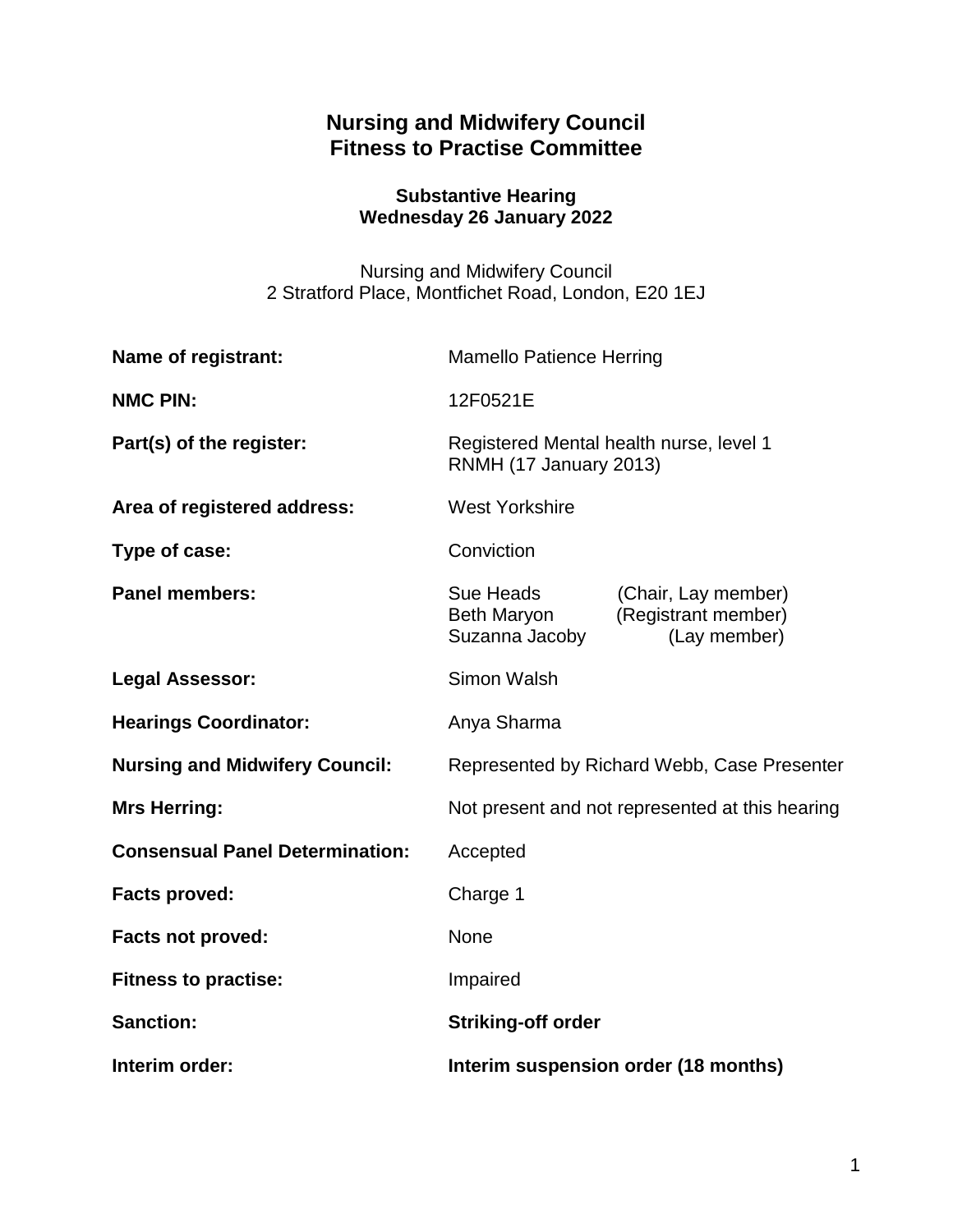### **Decision and reasons on service of Notice of Hearing**

The panel was informed at the start of this hearing that Mrs Herring was not in attendance and that the Notice of Hearing letter had been sent to Mrs Herring's registered email address on 20 December 2021.

Further, the panel noted that the Notice of Hearing was also sent to Mrs Herring's representative at the Royal College of Nursing (RCN) on 20 December 2021.

Mr Webb, on behalf of the Nursing and Midwifery Council (NMC), submitted that it had complied with the requirements of Rules 11 and 34 of the 'Nursing and Midwifery Council (Fitness to Practise) Rules 2004', as amended (the Rules).

The panel accepted the advice of the legal assessor.

The panel took into account that the Notice of Hearing provided details of the allegation, the time, dates and venue of the hearing and, amongst other things, information about Mrs Herring's right to attend, be represented and call evidence, as well as the panel's power to proceed in her absence.

In the light of all of the information available, the panel was satisfied that Mrs Herring has been served with the Notice of Hearing in accordance with the requirements of Rules 11 and 34.

#### **Decision and reasons on proceeding in the absence of Mrs Herring**

The panel next considered whether it should proceed in the absence of Mrs Herring. It had regard to Rule 21 and heard the submissions of Mr Webb who invited the panel to continue in the absence of Mrs Herring. He submitted that Mrs Herring had voluntarily absented herself.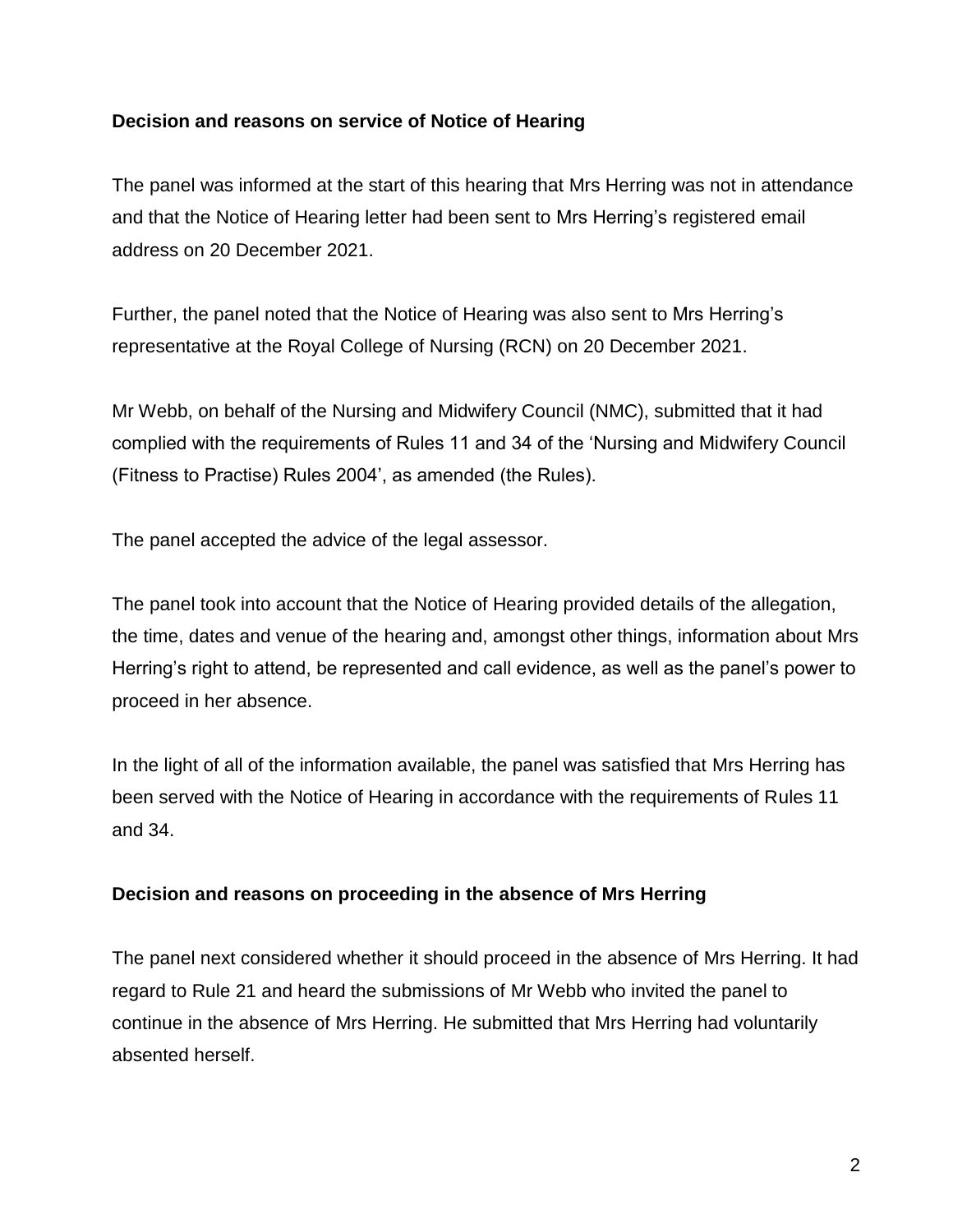Mr Webb informed the panel that a provisional Consensual Panel Determination (CPD) agreement had been reached and signed by Mrs Herring on 24 January 2022.

The panel accepted the advice of the legal assessor.

The panel noted that its discretionary power to proceed in the absence of a registrant under the provisions of Rule 21 is not absolute and is one that should be exercised "with the utmost care and caution" as referred to in the case of *R.* v *Jones (Anthony William)* (No.2) [2002] UKHL 5.

The panel has decided to proceed in the absence of Mrs Herring because she has engaged with the NMC via her representative at the RCN and has signed a provisional CPD agreement in which it states:

*'Ms Herring is aware of the Consensual Panel Determination ("CPD") hearing. Ms Herring does not intend to attend the hearing and is content for it to proceed in her and her representative's absence. Ms Herring will endeavour to be available by telephone should any clarification on any point be required, or should the panel wish to make any amendment to the provisional agreement. Ms Herring understands that if the panel wishes to make amendments to the provisional agreement that she doesn't agree with, the panel will reject the CPD and refer the matter to a substantive hearing.'*

In these circumstances, the panel has decided that it is fair, appropriate and proportionate to proceed in the absence of Mrs Herring.

### **Details of charge**

That you, a registered nurse: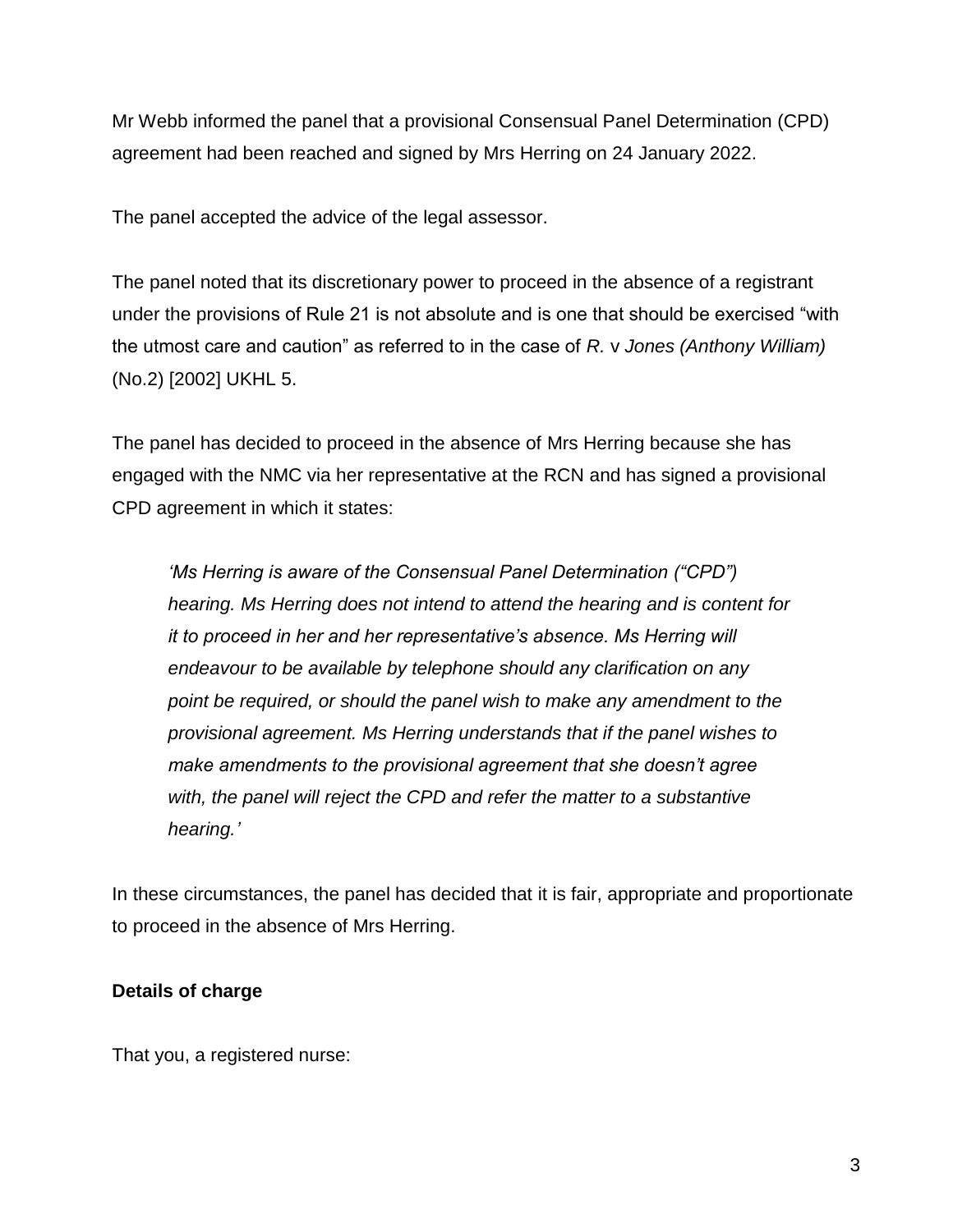1. Were convicted on 20 August 2019 at Bradford Crown Court of care worker ill treatment/wilful neglect of an individual contrary to section 20 of the Criminal Justice and Courts Act 2015;

AND in light of the above your fitness to practise is impaired by reason of your conviction.

### **Consensual Panel Determination**

At the outset of this hearing, Mr Webb informed the panel that a provisional agreement of a Consensual Panel Determination (CPD) had been reached with regard to this case between the NMC and Mrs Herring.

The agreement, which was put before the panel, sets out Mrs Herring's full admission to the conviction alleged in the charge and the facts that led to the conviction. She further admitted that her fitness to practise is currently impaired by reason of her conviction. It is further stated in the agreement that an appropriate sanction in this case would be a striking off order.

The panel has considered the provisional CPD agreement reached by the parties.

That provisional CPD agreement reads as follows:

*'The Nursing & Midwifery Council and Mamello Patience Herring, 12F0521E ("the Parties") agree as follows:*

*1. Ms Herring is aware of the Consensual Panel Determination ("CPD") hearing. Ms Herring does not intend to attend the hearing and is content for it to proceed in her and her representative's absence. Ms Herring will endeavour to be available by telephone should any clarification on any point be required, or should the panel wish to make any amendment to the provisional agreement. Ms Herring understands that if the panel wishes to*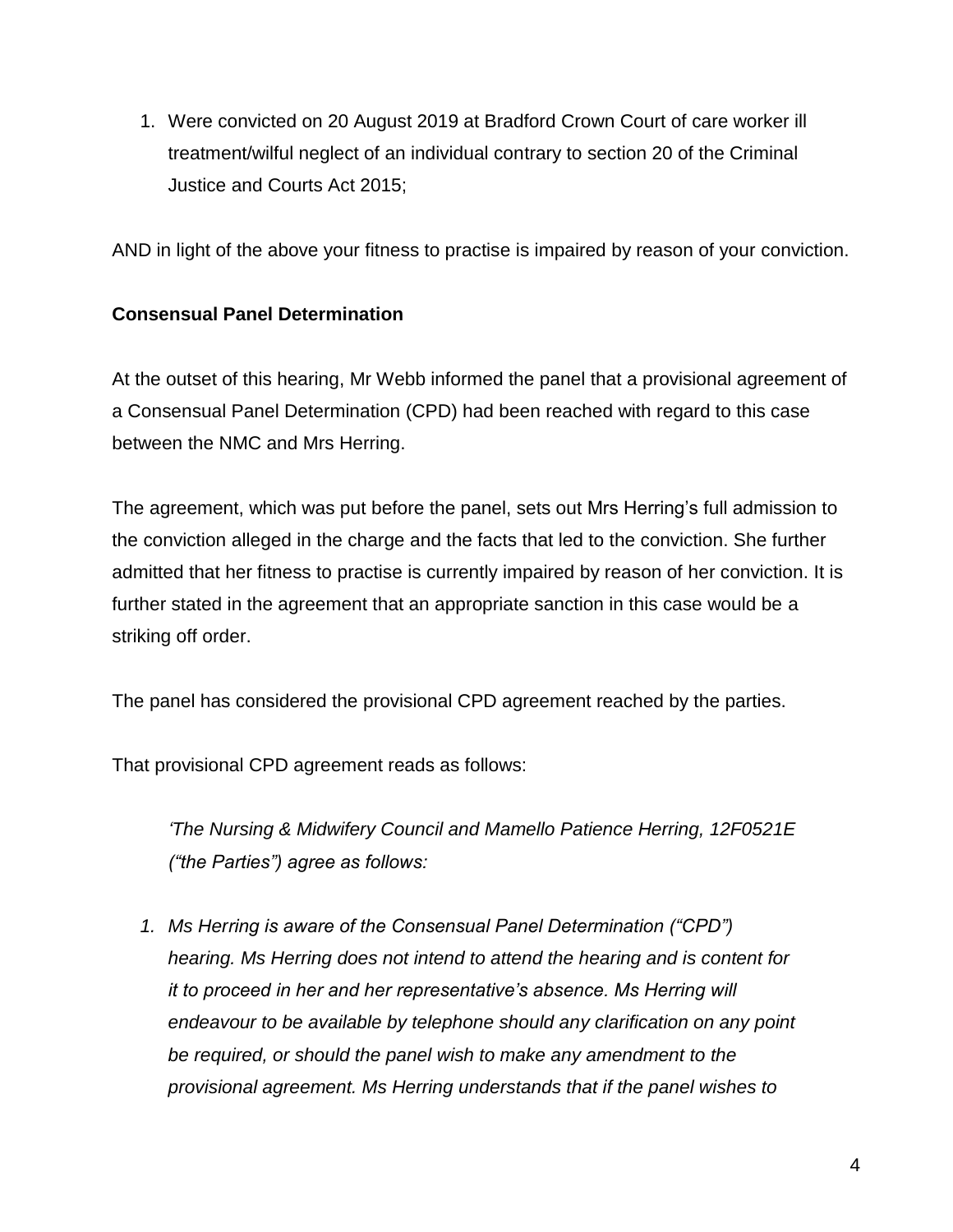*make amendments to the provisional agreement that she doesn't agree with, the panel will reject the CPD and refer the matter to a substantive hearing.* 

### *The charge*

*2. Ms Herring admits the following charge:* 

*That you, a registered nurse:* 

*1. Were convicted on 20 August 2019 at Bradford Crown Court of care worker ill treatment /wilful neglect of an individual contrary to section 20 of the Criminal Justice and Courts Act 2015;* 

*AND in light of the above your fitness to practise is impaired by reason of your conviction.*

#### *The facts*

- *3. Ms Herring appears on the register of nurses, midwives and nursing associates maintained by the NMC as a Registered Nurse [Mental Health] and has been registered with the NMC since January 2013.*
- *4. The NMC received a referral about Ms Herring's fitness to practise on 14 December 2018 from the Home Manager for Claremont House Care Home ("the Home"), part of Priory Adult Care ("Priory").*
- *5. At the time of the concern raised in the referral, Priory employed Ms Herring as a registered nurse at the Home, having been employed there since July 2014.*
- *6. On 5 December 2018, the Local Authority Safeguarding Team ("Safeguarding") contacted the Home and advised that a complaint had been*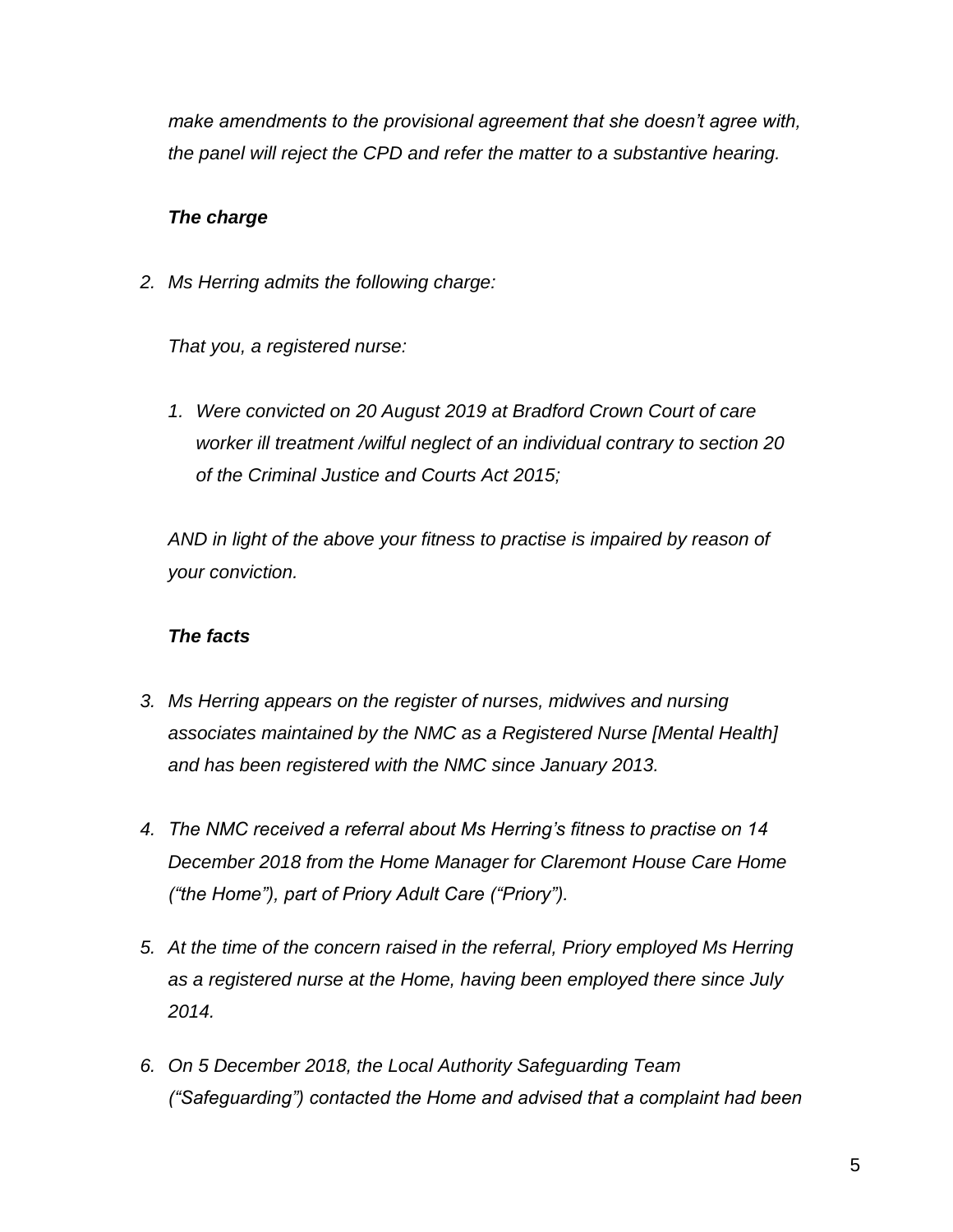*made regarding the treatment of Resident A by Ms Herring and a care assistant on the night of 30 November 2018. The incident had been filmed by a covert CCTV camera installed in Resident A's bedroom by a member of her family.*

- *7. Resident A had been within the Home for a period of months and was physically frail, had reduced mobility, suffered from dementia, psychosis and was partially blind. Her first language was Italian. Resident A required a walking frame to move to and from her bathroom and the assistance of two members of staff. She also required careful and calm explanations when interventions were taking place.*
- *8. On 6 December 2018, the investigating officer from Safeguarding contacted the Home again and provided further information. They informed the Home that Ms Herring and the care assistant had abused Resident A by drag lifting the resident from the toilet to the bed, a distance of approximately 2 to 3 metres.*
- *9. Ms Herring was subsequently suspended from duty while the allegation was investigated by Safeguarding and the police. Following the police investigation, Ms Herring was charged with a criminal offence.*
- *10.The NMC has obtained the CCTV footage, which also formed part of the criminal investigation. The footage shows Ms Herring and the care assistant drag Resident A across the floor of the bedroom with her underwear down around her legs. The footage then shows Ms Herring and the care assistant lift Resident A by her arms onto the bed. Resident A's distress can be heard on the footage audio.*
- *11.The footage is available for inspection should the panel wish to view it.*
- *12.Ms Herring was convicted on 20 August 2019 and was sentenced on 22 January 2021 at Bradford Crown Court to an 18 month community order, an*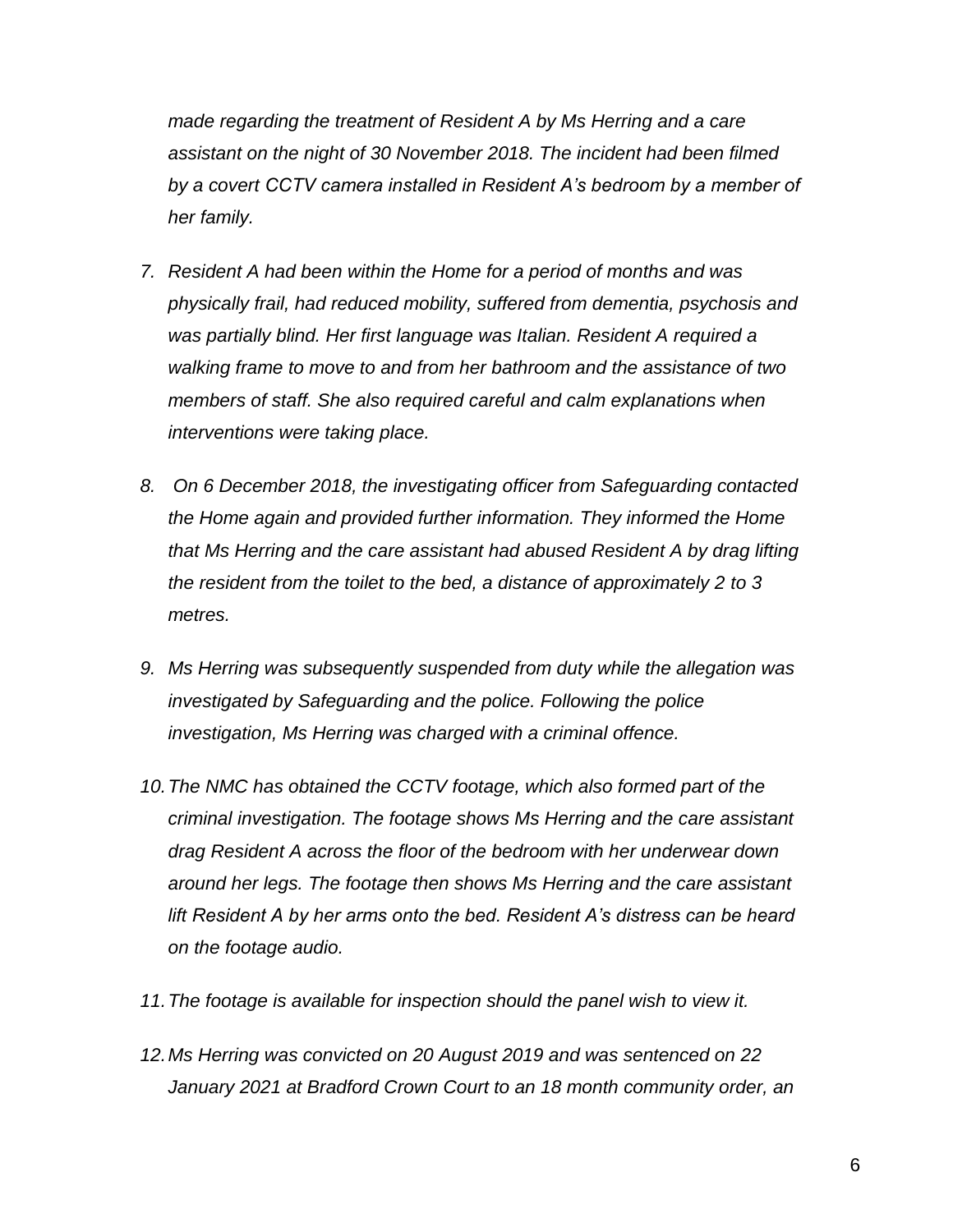*unpaid work requirement of 250 hours and a victim surcharge of £85. The Judge made the following comments in their sentencing remarks:* 

*"I am sure that many right thinking members of the public listening to the*  facts of this, if they were able to see the footage, brief though it is, might *consider a short sentence of imprisonment for… you would be fully deserved. In my judgment you … deserve to either lose or have lost already your jobs, because this kind of lack of humane treatment has no place whatsoever in any care home setting. However, you are … of good character, you are likely to, if you have not already, lost your jobs and income from this kind of work, which is partial punishment at least, and I have concluded that this was not wilful or deliberate ill treatment of [Resident A], this was instead grossly negligent behaviour brought about, in my view, by a lazy, sloppy failure on both of your parts to take your time and follow proper caring procedures towards her. It would have taken minutes, not the seconds shown in the video, to talk her down, to explain to her, to give her the chance to go to the toilet as she wanted, to then accompany her on the Zimmer frame, to carefully lift, with the hoist is necessary, her onto the bed, to settle her for the night. It would have taken minutes, possibly fifteen, twenty, even half an hour, but that is what should have happened, because that is the kind of care that… her son, and [Resident A], had the right to expect, but instead you were obviously under pressure to do other jobs elsewhere, or you simply could not be bothered to follow those difficult procedures and you rushed her through and treated her like an object, and got her into bed and left her there knowing, as you must have done, that she had not properly visited the toilet, with the results that Mr [Resident A's son] found the next day, not to mention the distress caused to her during the incident, and the distress caused to him on learning of this and having to watch that footage of his mother being treated in this fashion. I am, nonetheless, going to pass community orders, I cannot justify prison sentences in this case, it would be wrong in principle. They will be of eighteen months duration in each of your cases to allow for COVID* 

7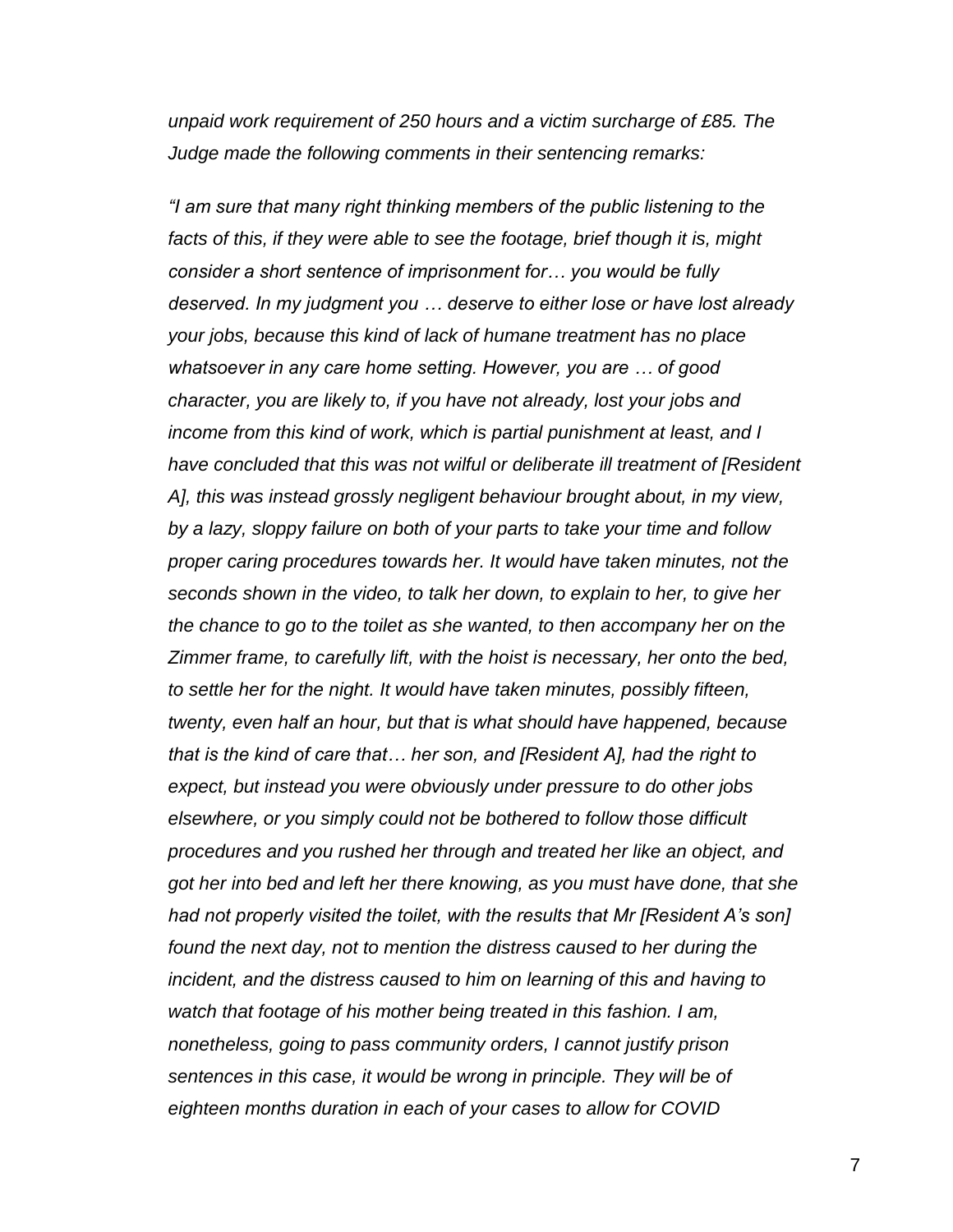*conditions to be relaxed, as I hope and everybody hopes they will be, in the coming months so that you can perform unpaid work in the community by way of punishment for what you both did, and which you both richly deserve. Herring, in your case, you were the senior operative, you pleaded to the more serious offence, you will perform 250 hours of unpaid work."*

- *13.Herring initially pleaded not guilty in August 2019 but changed her plea to guilty well ahead of the trial date of 9 March 2020 at Bradford Crown Court. Ms Herring accepted the charge and current impairment in the Case Management Form dated 7 July 2021.*
- *14. On 25 March 2021, the Disclosure and Barring Service "DBS" made a decision to place Ms Herring's name on both the Adult Barred List and the Children Barred List.*

#### *Impairment*

- *15.Ms Herring accepts that her fitness to practise is currently impaired by reason of her conviction.*
- *16.The general approach, in establishing what might lead to a finding of impairment, was provided by Dame Janet Smith in her Fifth Report from Shipman, approved in the case of Council for Healthcare Regulatory Excellence v (1) Nursing and Midwifery Council (2) Grant [2011] EWHC 927 (Admin), at paragraph 76 in the following terms:*

*Do our findings of fact in respect of the doctor's misconduct, deficient professional performance, adverse health, conviction, caution or determination show that his/her fitness to practise is impaired in the sense that s/he:*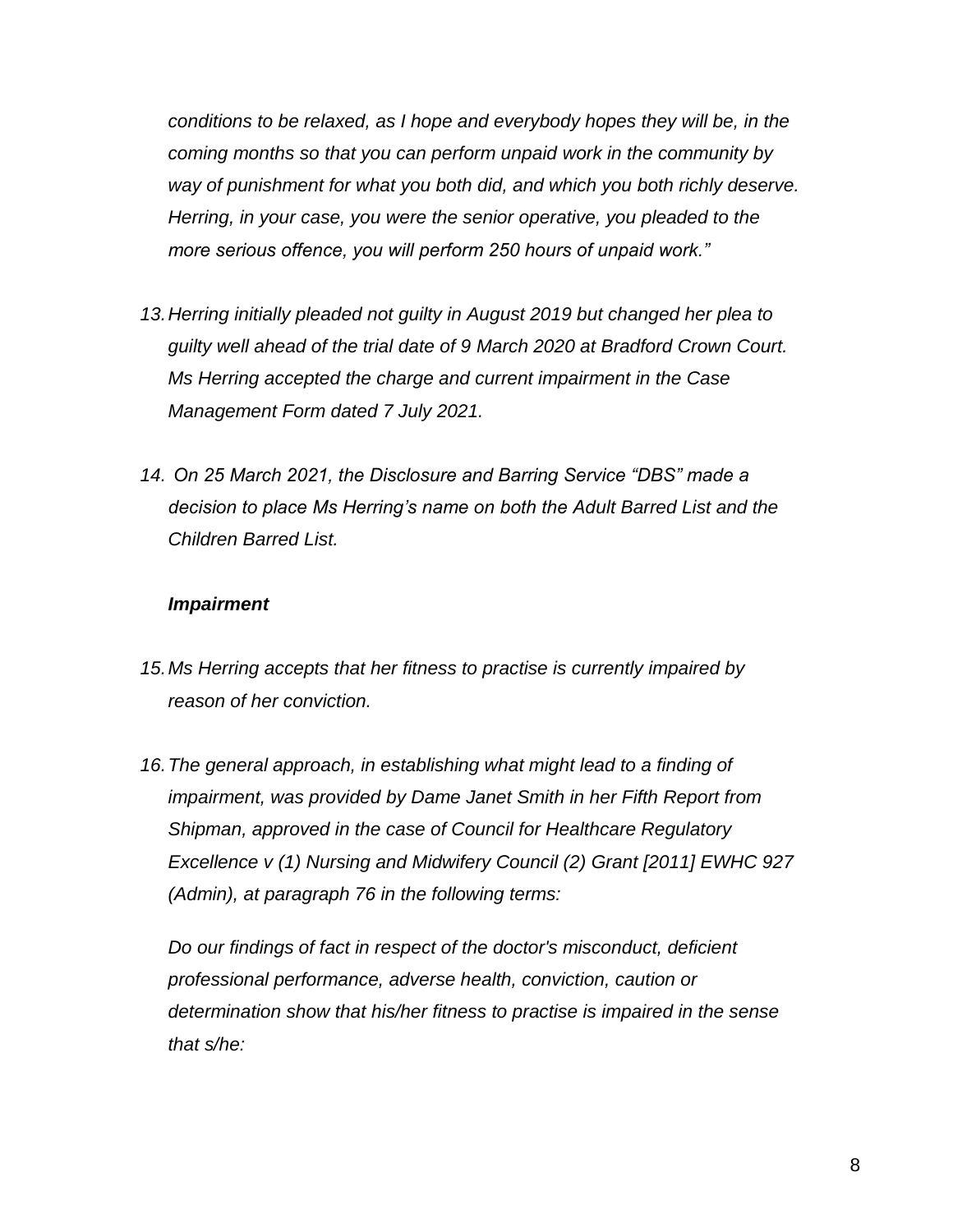- *a. has in the past acted and/or is liable in the future to act so as to put a patient or patients at unwarranted risk of harm; and/or*
- *b. has in the past brought and/or is liable in the future to bring the medical profession into disrepute; and/or*
- *c. has in the past breached and/or is liable in the future to breach one of the fundamental tenets of the medical profession; and/or*

*d. …*

- *17.The parties are in agreement that the first three limbs quoted above are engaged in this case.*
- *18. Ms Herring's actions caused direct distress and unwarranted harm to Resident A, a vulnerable lady who was treated by Ms Herring without respect and with a disregard for her dignity. Ms Herring's actions also caused distress to the family of Resident A, whose concerns regarding the care Resident A was receiving were confirmed by a covert camera they had felt it necessary to place in her room.*
- *19.The conduct carries with it inherent patient safety risks. As identified by Judge 1 in the sentencing remarks, the manner in which Resident A was moved by Ms Herring and the healthcare assistant is excluded as being potentially unsafe. The resultant harm was that Resident A was physically manhandled, whilst moaning and crying in distress, and was then left in her own urine soaked clothing until the following day:*

*"You had … been trained in how to move and handle a resident such as [Resident A], and drag lifting, which is the dragging and pulling of patients from underneath their arms, is specifically excluded as being both potentially unsafe to the resident or patient concerned, never mind the indignity that it*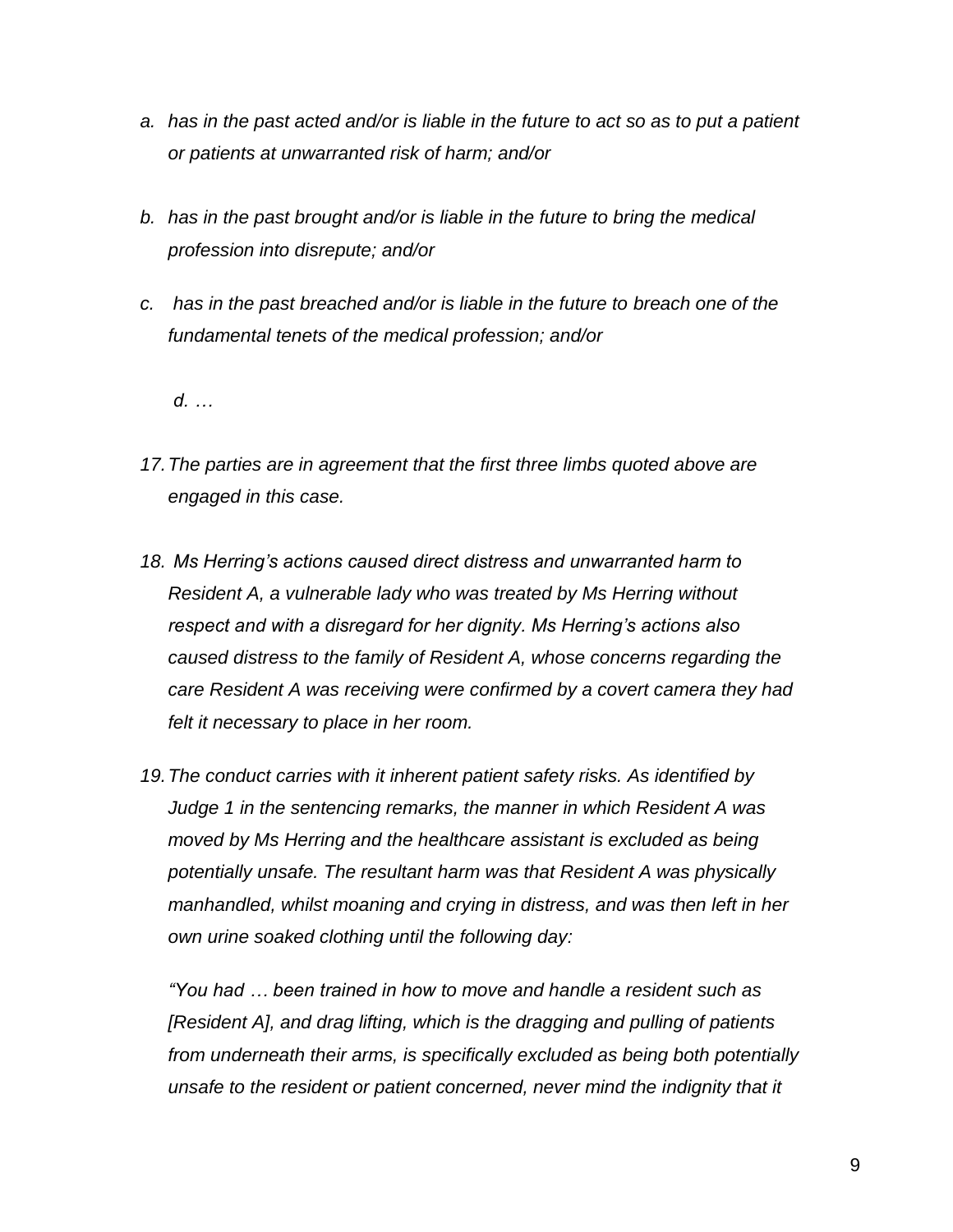*involves, and I totally reject any suggestion that … you were not sufficiently trained or experienced to understand and appreciate that. Nobody should need training of any sort in how to treat somebody like [Resident A] with dignity and in a caring manner.* 

…

*…to drag a lady as vulnerable as [Resident A] from the toilet, as you did, with her knickers around her ankles, and then to physically manhandle her up and onto and then up the length of her bed while she was moaning and crying in distress is a gross failure by both of you to care for this lady on that night. You left her in that position, laid on her bed, crying out that she wanted the toilet, and her son found her the next day in her own urine soaked clothing, and he had already suspected that the care she was receiving was not all that it should have been, and had installed a secret camera in that room to record just this kind of incident which he suspected may be occurring, and had he not done so you would have got away with it on this occasion, and quite probably on other occasions, because it is hard to believe that this was just a one off having watched the footage as I have.*

*…* 

*… this kind of lack of humane treatment has no place whatsoever in any care home setting."* 

- *20.Moving a resident in a manner that does not comply with manual handling guidance puts residents at significant risk of unwarranted harm.*
- *21.The nature of the offending is a gross breach of the trust that members of the public place in registered and regulated professionals, in this case a nurse.*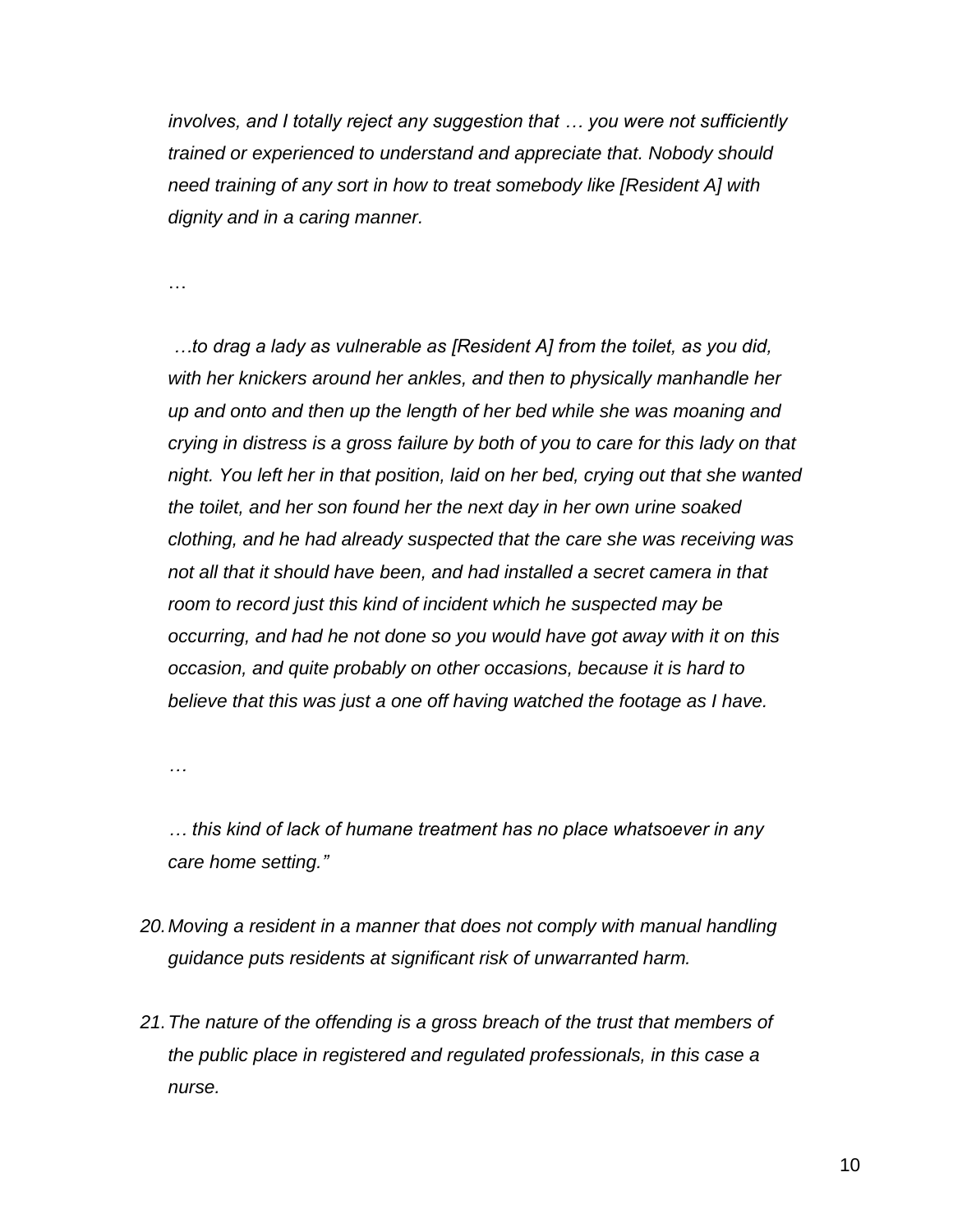- *22.The nature of the conviction and the sentence imposed has brought the profession into disrepute in that the public's trust in the nursing profession will have been very seriously undermined.*
- *23.Ms Herring has breached the following standards of The Code (2018):-*

## *1 Treat people as individuals and uphold their dignity*

### *2 Listen to people and respond to their preferences and concerns*

*To achieve this you must:* 

*2.6 recognise when people are anxious or in distress and respond compassionately and politely* 

### *4 Act in the best interests of people at all times*

#### *20. Uphold the reputation of your profession at all times.*

*To achieve this you must:* 

*20.1 Keep to and uphold the standards and values set out in the code* 

*20.4 keep to the laws of the country in which you are practising*

*20.8 act as a role model of professional behaviour for students and newly qualified nurses, midwives and nursing associates to aspire to*

#### **Reflection, insight, remediation and remorse**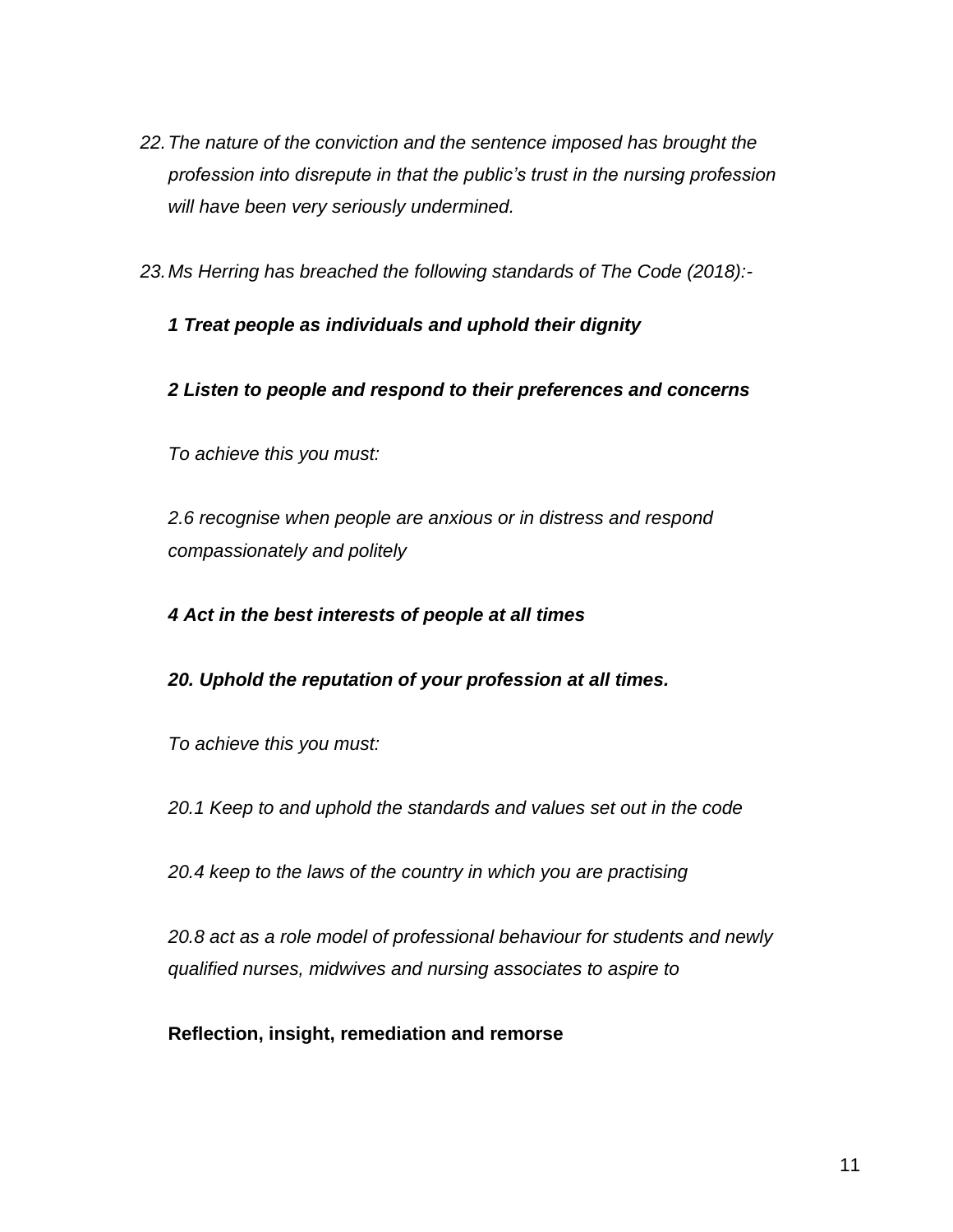- *24.The Parties next direct the panel to the case of Cohen v General Medical Council [2008] EWHC 581 (Admin), in which the court set out three matters which it described as being 'highly relevant' to the determination of the question of current impairment;*
- *Whether the conduct that led to the charge(s) is easily remediable.*
- *Whether it has been remedied.*
- *Whether it is highly unlikely to be repeated.*
- *25.In relation to remediation, the Parties highlight the following extracts from the NMC guidance on "Serious concerns which are more difficult to put right" (at FTP-3a):*

*"being directly responsible (such as through management of a service or setting) for exposing patients or service users to harm or neglect, especially where the evidence shows the nurse, midwife or nursing associate putting their own priorities, or those of the organisation they work for, before their professional duty to ensure patient safety and dignity."* 

*26.Similarly, the parties also highlight the guidance on "serious concerns which could result in harm to patients if not put right" (at FTP-3b):* 

### *"Prioritise people*

*The evidence shows that the nurse, midwife or nursing associate has failed to:* 

 *uphold people's dignity, treat them with kindness, respect and compassion, deliver treatment care or assistance without undue delay, or deliver the fundamentals of care (including hydration, nutrition, bladder and bowel care and ensuring people receiving care are kept in clean and hygienic conditions).*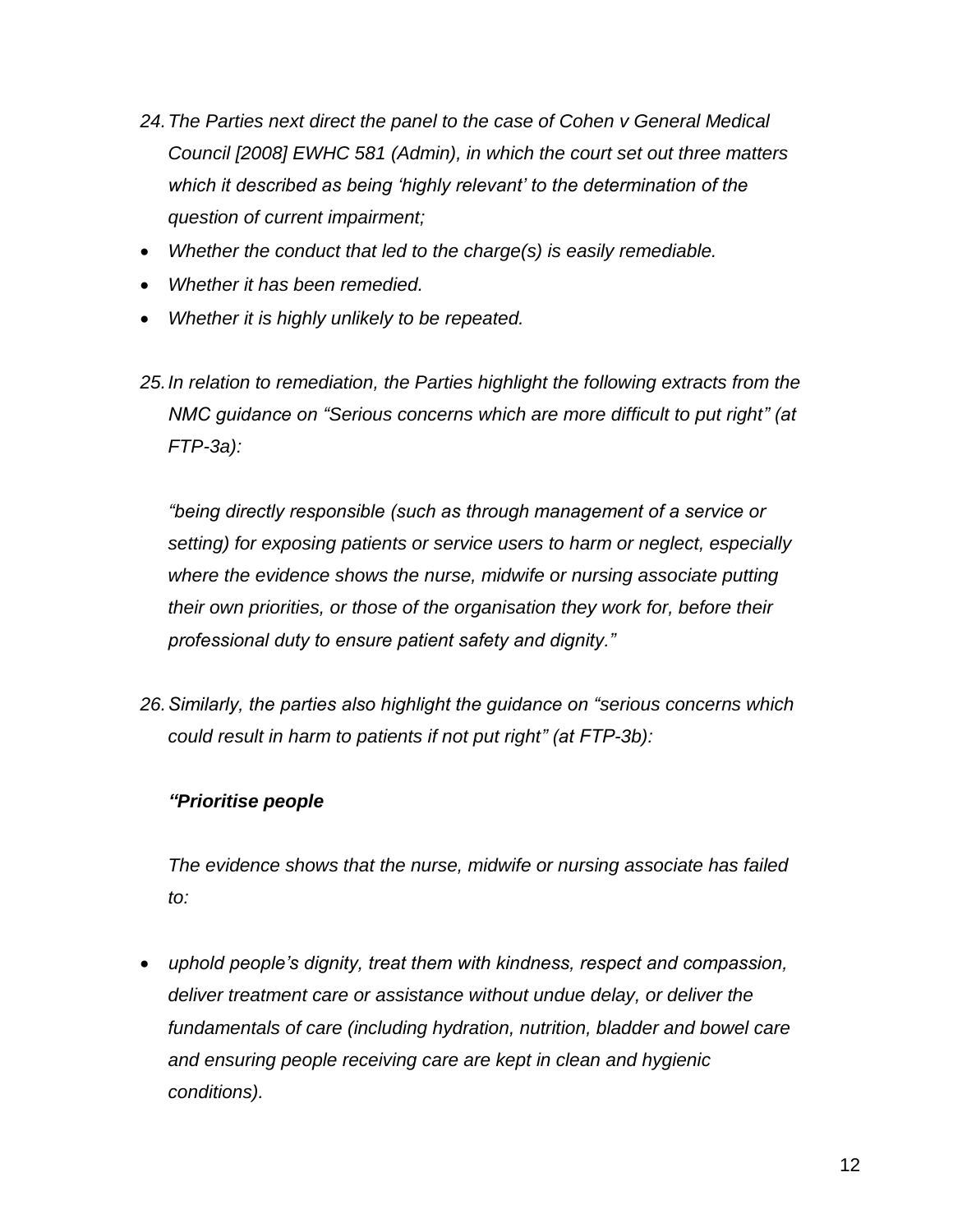- *make sure the physical, social and psychological needs of patients are responded to"*
- *27."Ms Herring has provided the NMC with testimonials and numerous training certificates obtained in the past 12 months (Appendix 1). These include:*
- *Dignity and Privacy (online) completed on 26 January 2021*
- *Safeguarding Adults Levels 1, 2, 3 and 4 (online) completed on 28 January 2021*
- *Manual Handling & Moving People (online) completed on 26 January 2021*
- *Work in a Person Centred Way (online) completed on 27 April 2021*
- *Duty of Care (online) completed on 27 April 2021*
- *Communication (online) completed on 28 April 2021*

28. Although Ms Herring has taken these positive steps, due to the nature of *the behaviour which led to Ms Herring's conviction, it is difficult to remediate such serious failings and updating clinical training and practice is not sufficient in this case. In addition, Ms Herring would have already completed mandatory manual handling training prior to this incident and yet it still occurred.* 

*29. Ms Herring accepts that her fitness to practise is impaired by way of her conviction. Ms Herring has provided a reflective response dated 6 May 2021 and a further reflection dated 21 January 2022 (Appendix 2).* 

*30. In her response to the NMC's investigation dated 6 May 2021, Ms Herring describes her actions which led to the conviction as "entirely unacceptable and reprehensible". Ms Herring states that she was working in a demanding role, working long hours and was exhausted. Ms Herring says that her actions were not wilful or deliberate but were motivated by her*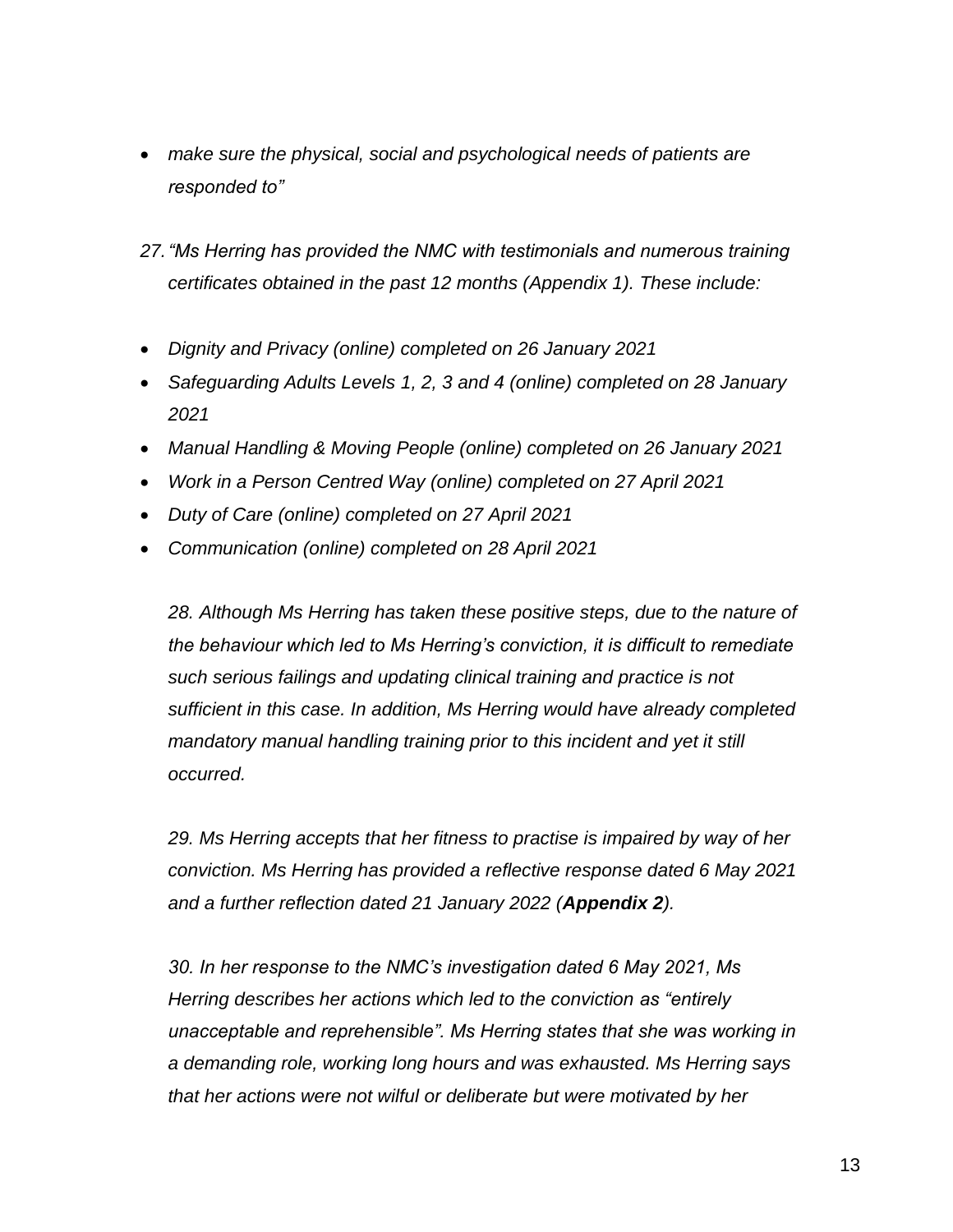*awareness of more pressing tasks and that she is deeply ashamed of herself. Ms Herring states: "I accept entirely that no matter what my intentions were, that my conduct was entirely unacceptable and reprehensible". Ms Herring acknowledges the effects of her actions on Resident A and on the reputation of the nursing profession. Ms Herring also apologies for the harm caused to Resident A, and for breaching the trust of the resident's family.*

*31. Ms Herring expands in her reflection to say:* 

*"Working in a nursing home setting can be very challenging, particularly when residents have complex care needs or can demonstrate challenging behaviour. When this incident happened, I was under stress and tired due to not sleeping well, therefore this might have affected my decision making. I also had flu symptoms and had taken medicines to ease the symptoms. I had other residents to deal with and was trying to balance the safety of resident [A} with the need to ensure the safety of other residents. I remember that the shift was very busy with lots of demands being placed on me and the staff."* 

*32. This explanation does little to allay concerns or explain fully the conduct which led to her conviction. These factors alone cannot be used to justify the actions, which were a gross breach of the standards expected of a registered nurse and also show a lack of accountability for her actions.* 

*33. Ms Herring's reflection does make reference to the NMC Code of Conduct and acknowledges that she failed to meet the standards expected. Ms Herring also includes a discussion of the training she has undertaken and how she would try to ensure that a similar situation never arises in future.*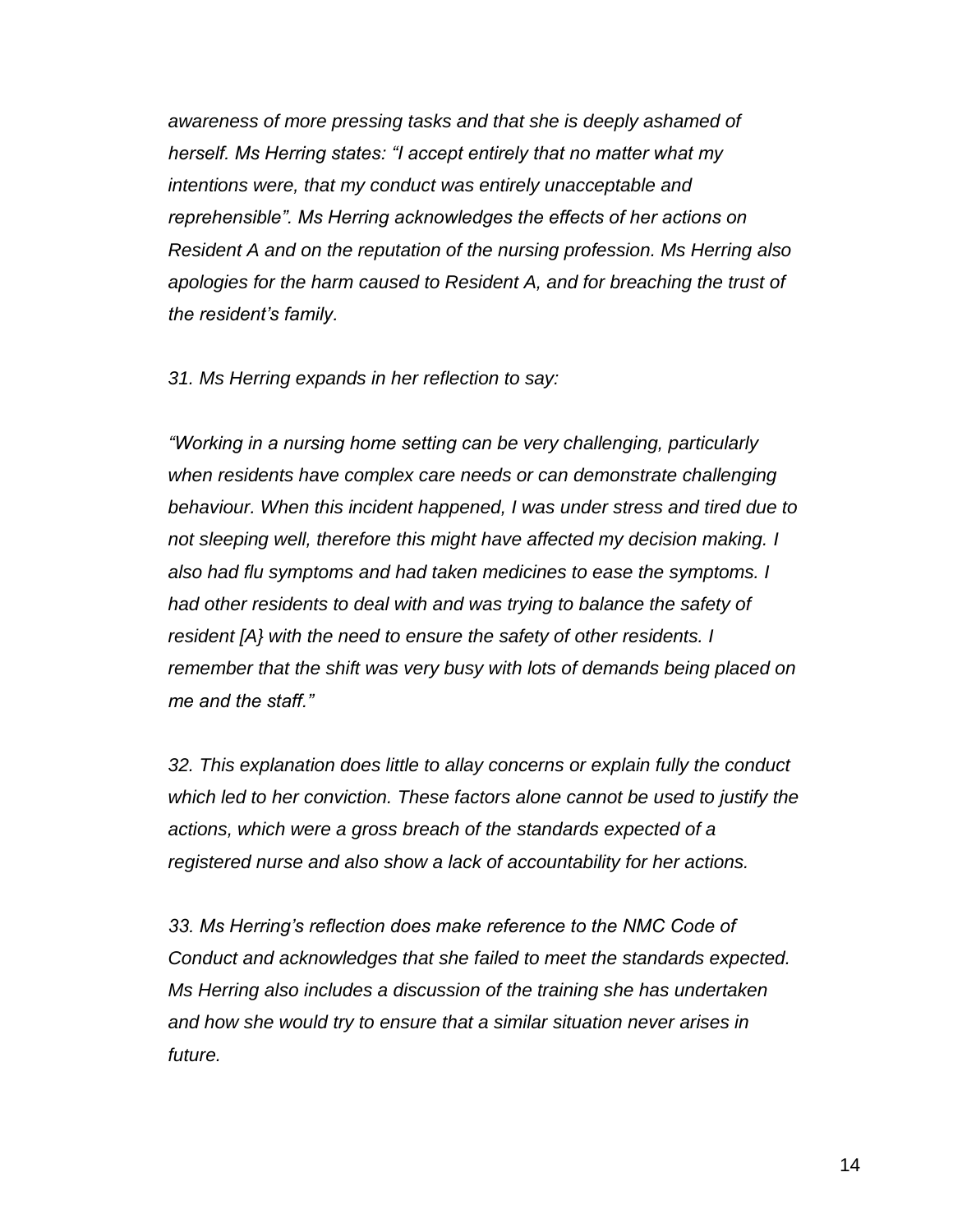*34. In Ms Herring's 21 January 2022 reflection, she reiterates her remorse and apologises for her conduct toward Resident A. Ms Herring also sets out her acceptance that a striking off order is necessary in her case and her awareness of the implications of such an order. This further reflection is indicative of Ms Herring's evolving insight into her failings as a nurse.* 

### *Public Protection Impairment*

*35. Although Ms Herring has undertaken reflection, her insight is evolving and she has shown remorse for her actions, this does not lessen the serious impact of her failings. Such behaviour cannot be absolved by any level of reflection. Offences of this nature can be seen as indicative of underlying attitudinal concerns. Irrespective of whether Ms Herring's behaviour was deliberately wilful, such conduct by a caring professional raises current and future concerns as to the safety of Ms Herring's unrestricted practice.* 

*36. Also in relation to the risk of repetition, it is relevant to record that Ms Herring has been subject to a previous referral to the NMC, regarding an*  incident in September 2013. This led to a substantive hearing in 2015 where *it was found that Ms Herring had hoisted a patient from the floor to their bed after a fall and had then failed to call emergency services, check on the patient or document what happened. At the substantive hearing the charges were admitted by Ms Herring and a 3 year caution order was imposed. The reasons for that hearing are appended to this agreement (Appendix 3).*

*37. The nature and background of this case demonstrate that there is a risk of repetition of the type of conduct which gave rise to Ms Herring's conviction. Therefore, if Ms Herring were allowed to return to unrestricted practice, she would present a risk to the health, safety and well-being of the public.*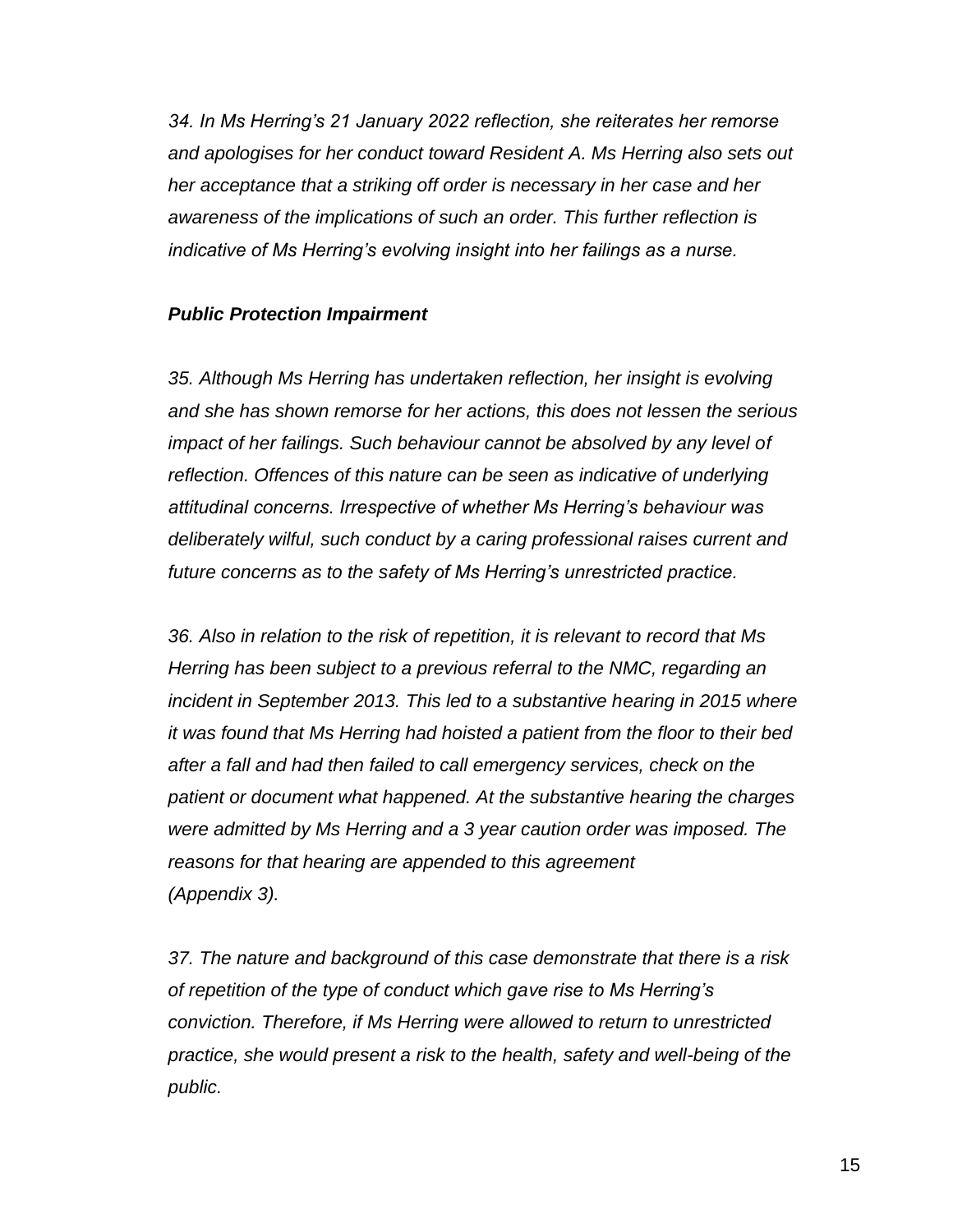*38. Accordingly, a finding of impairment is necessary on public protection grounds.* 

#### *Public interest impairment*

*39. In Council for Healthcare Regulatory Excellence v (1) Nursing and Midwifery Council (2) Grant [2011] EWHC 927 (Admin) at paragraph 74 Cox J commented that: "In determining whether a practitioner's fitness to practise is impaired … the relevant panel should generally consider not only whether the practitioner continues to present a risk to members of the public in his or her current role, but also whether the need to uphold proper professional standards and public confidence in the profession would be undermined if a finding of impairment were not made in the particular circumstances."* 

*40. Ms Herring's actions and conviction has brought the nursing profession into disrepute and breached fundamental tenets of the profession. The Parties highlight the following extract from the guidance (at FTP-3c) on when action is required based on public confidence and professional standards: "Sometimes we may need to take regulatory action against a nurse, midwife or nursing associate because of our objectives to promote and maintain professional standards and the public's trust and confidence in nurses, midwives and nursing associates.* 

*This means we may need to take action even if the nurse, midwife or nursing associate has shown that they have put serious clinical failings right, if the past incidents themselves were so serious they could affect the public's trust in nurses, midwives and nursing associates.*

*We're more likely to need to do this if the clinical failings suggest an underlying issue with the nurse, midwife or nursing associate's attitude to people in their care."*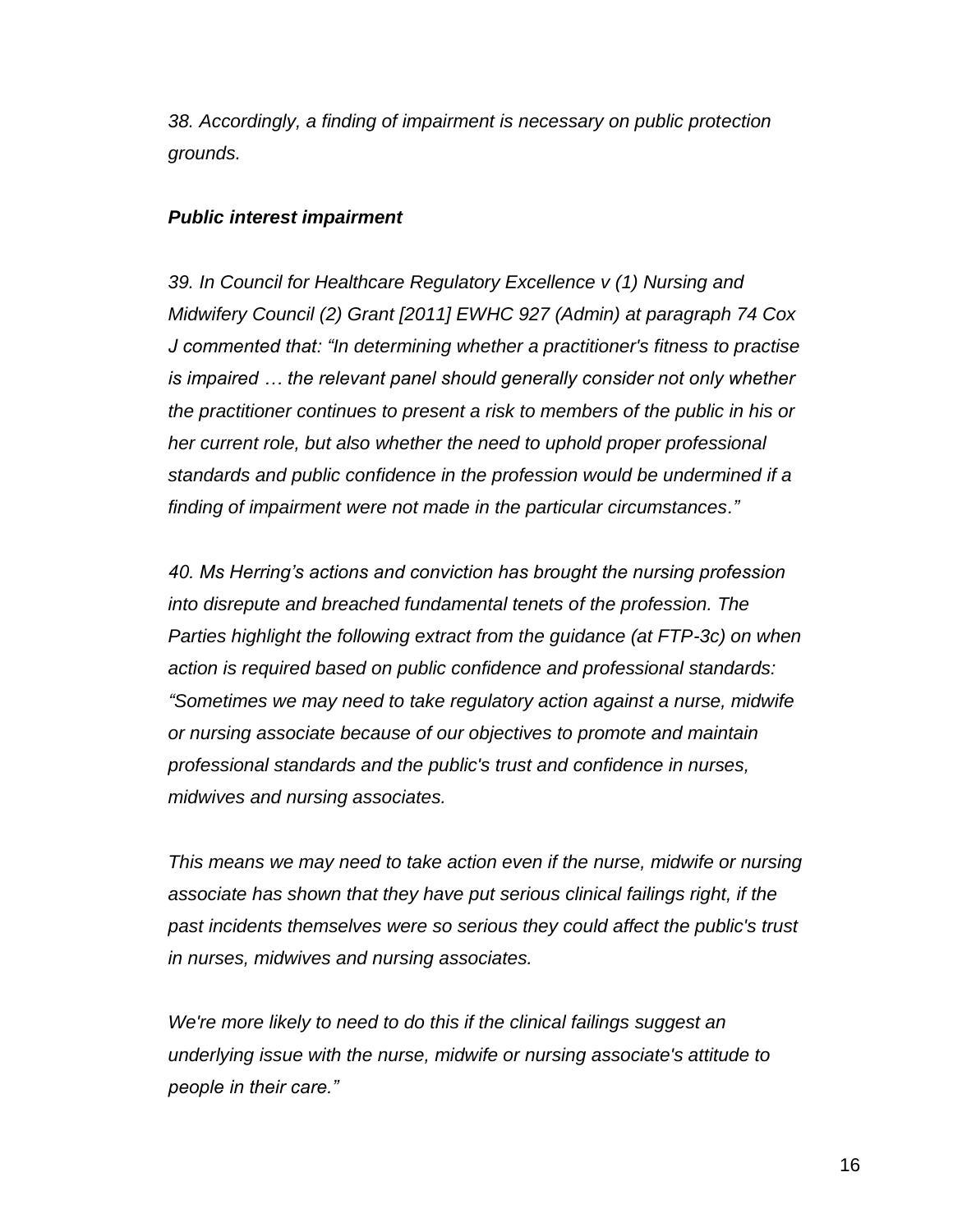*41. Ms Herring's conviction relates to the ill treatment and neglect of a particularly vulnerable patient. The conduct has fallen so far short of the standards the public would expect of professionals caring for them. Given the serious nature of this conviction, a finding of impairment is necessary in order to protect the public and the wider public interest. If no finding of impairment were made, public confidence in the profession and the NMC as regulator would be seriously undermined.* 

*42. A finding of impairment is therefore also necessary on public interest grounds.* 

*43. The Parties agree that Ms Herring's fitness to practise is impaired on public protection and public interest grounds.* 

#### *Sanction*

*44. The appropriate sanction in this case is that of a striking off order.* 

*45. In determining sanction the panel should have regard to the NMC's published sanctions guidance.* 

*46. The NMC identify the following as aggravating factors:*

- *The conviction relates to behaviour which placed a vulnerable patient at serious risk of harm and caused them distress*
- *Ms Herring will not have completed her community order until July 2022*
- *Ms Herring has a previous regulatory referral resulting in a 3 year caution order for a matter similar in nature to the facts which led to her conviction, in that she did not provide the appropriate standard of care to a patient*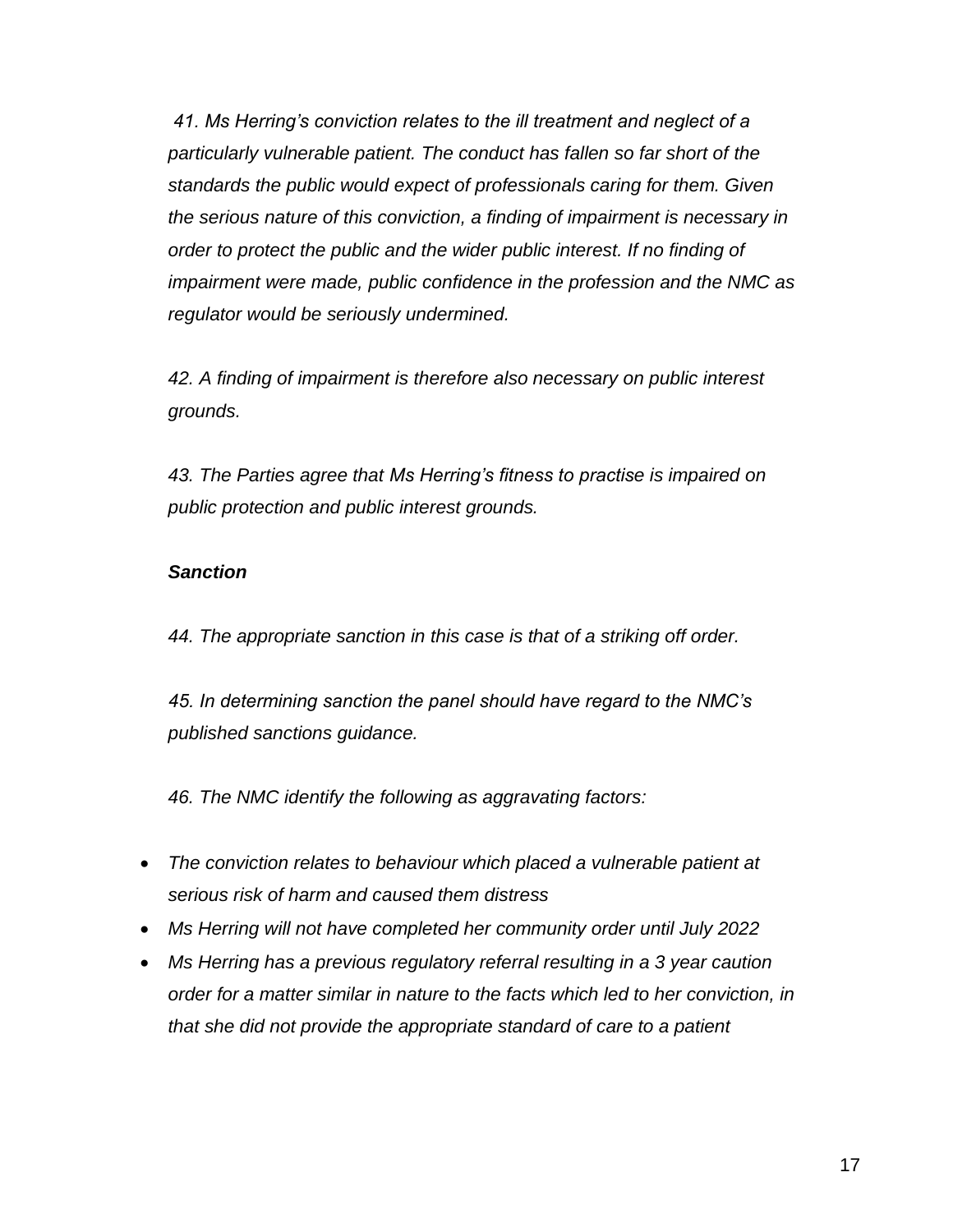*47. In relation to mitigating factors, it is relevant that Ms Herring pleaded guilty during the criminal proceedings and has engaged with the fitness to practise process. Ms Herring has also completed relevant clinical training and provided evolving reflection.*

*48. In assessing the available sanctions in ascending order, considering the least restrictive first, taking no further action would not be appropriate as this matter is too serious and would not protect the public nor uphold the public interest.* 

*49. Caution order: This matter is also too serious for a caution order. The NMC sanction guidance states that a caution order may be appropriate where 'the case is at the lower end of the spectrum of impaired fitness to practise and the panel wishes to mark that the behaviour was unacceptable and must not happen again.' Ms Herring's conviction was not at the lower end of the spectrum and a caution order would be inappropriate in view of the seriousness of the case. It would be neither proportionate nor in the public interest to impose a caution order.* 

*50. Conditions of practice order: Ms Herring's actions resulted in a criminal conviction directly related to her clinical practice and constitutes conduct which surpasses poor clinical judgment alone. There are attitudinal concerns associated with the utter lack of respect and dignity shown by Ms Herring toward Resident A. Conditions would not be appropriate or proportionate and would not adequately protect the public interest.* 

*51. Suspension order: Ms Herring was convicted for the ill treatment of an elderly and vulnerable resident and was sentenced to a community order for a period of 18 months. This will not be completed until July 2022. Accordingly, the NMC's position is that Ms Herring should not be permitted to practise, at least for the duration that the sentence is in force. It is also of*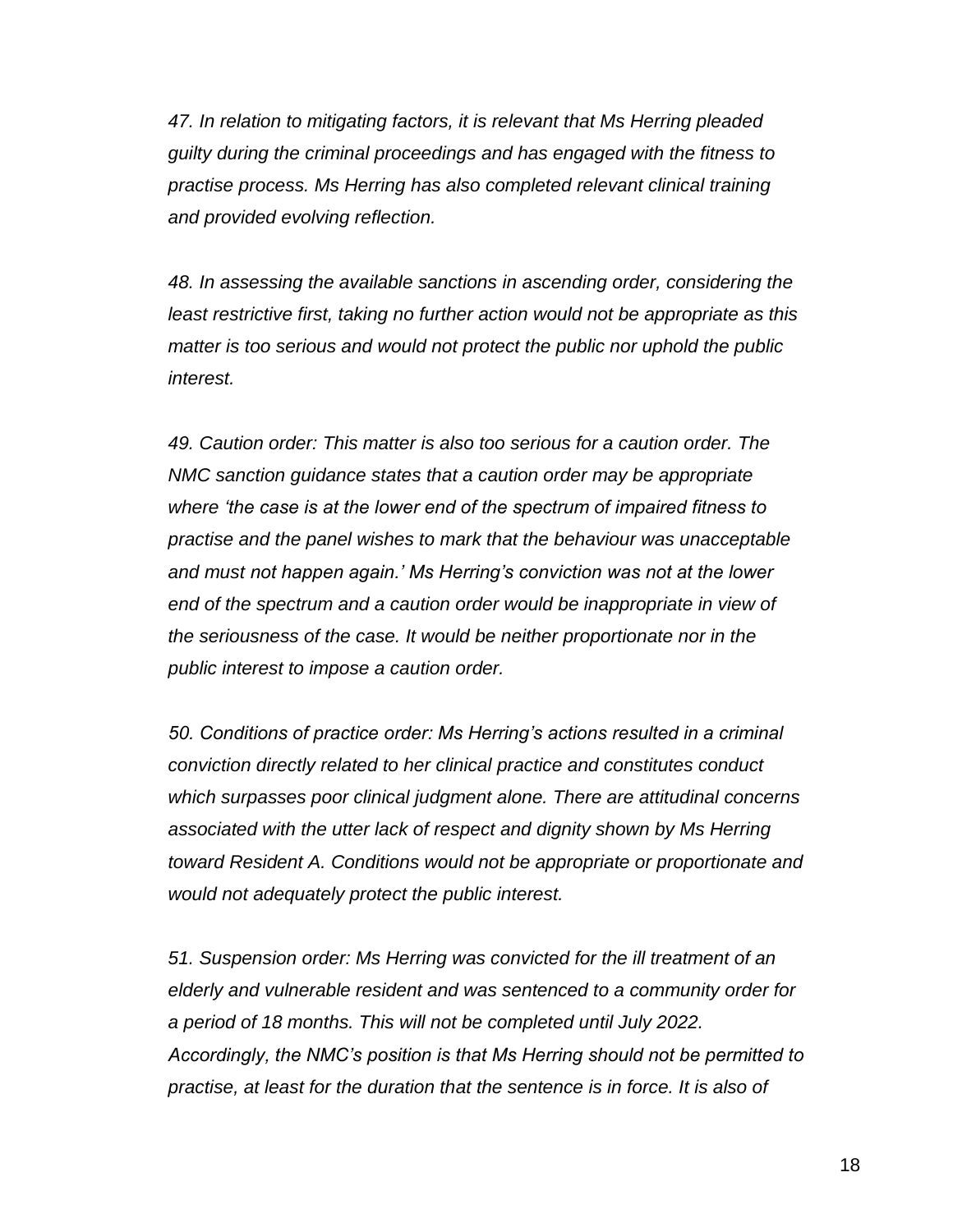*relevance that Ms Herring has been placed on the Children and Adult barred list by the DBS. The nature of her conviction is of the gravest nature and raises fundamental concerns about Ms Herring's professionalism and public confidence would be undermined if Ms Herring were not removed from the register.* 

*52. In this particular case, it is submitted that a suspension order temporarily removing Ms Herring from the NMC register would not be a sufficient, appropriate or proportionate sanction. This is a case which raises serious and fundamental concerns about Ms Herring's attitude and professionalism. A suspension order would not adequately address the public interest due to the seriousness of the conviction.*

*53. Striking off order: The actions which led to Ms Herring's conviction were a significant departure from the standards expected of a registered nurse and breached fundamental tenets of the profession. The previous regulatory finding and sanction against Ms Herring suggests a pattern of behaviour and deep-seated attitudinal concerns. In these circumstances, it is submitted that Ms Herring's conviction is fundamentally incompatible with her remaining on the register.* 

*54. The Guidance (at SAN-2) states: "Cases about criminal offending by nurses, midwives or nursing associates illustrate the principle that the reputation of the professions is more important than the fortune of any individual member of those professions. Being a registered professional brings many benefits, by this principle is part of the 'price'."* 

*55. A member of the public's view of how a registered nurse should conduct herself is adversely affected by the conduct of Ms Herring in this case. The findings in this particular case are such that to allow Ms Herring to return to practise would undermine public confidence in the profession and in the*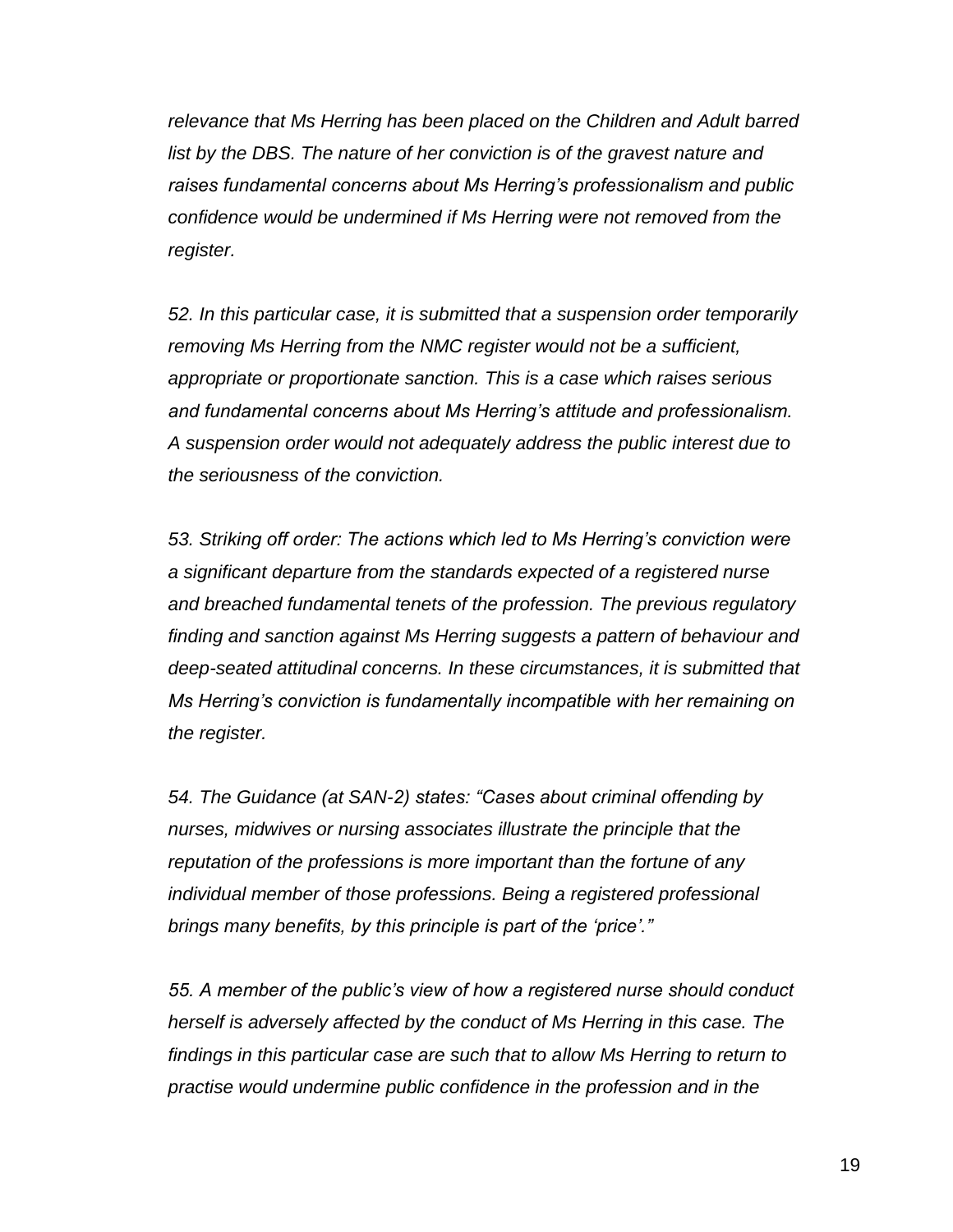*NMC as a regulatory body. The position of the NMC is that nothing short of a striking off order would be sufficient or proportionate in this case.* 

*56. Such an order is necessary for the protection of the public and to mark the importance of maintaining public confidence in the profession. It will also send to the public and the profession a clear message about the standard of behaviour required of a registered nurse.*

#### *Referrer's comments*

*57. …*

#### *Relative's comments*

*58. The NMC has been in contact with Resident A's son in relation to this case and they have been asked if they wished to comment on the agreed sanction between the parties, Resident A's son informed the NMC of the negative impact Ms Herring's actions and conviction have had upon his trust in the healthcare system as well as the stress Ms Herring has caused. Relative A's son stated that he supported the proposed striking off order.* 

#### *Interim order*

*59. An interim order is required in this case. The interim order is necessary for the protection of the public and is otherwise in the public interest for the reasons given above. The interim order should be for a period of 18 months in the event Ms Herring seeks to appeal against the panel's decision. The interim order should take the form of an interim suspension order.* 

*The parties understand that this provisional agreement cannot bind a panel, and that the final decision on findings impairment and sanction is a matter for the panel. The parties understand that, in the event that a panel does not*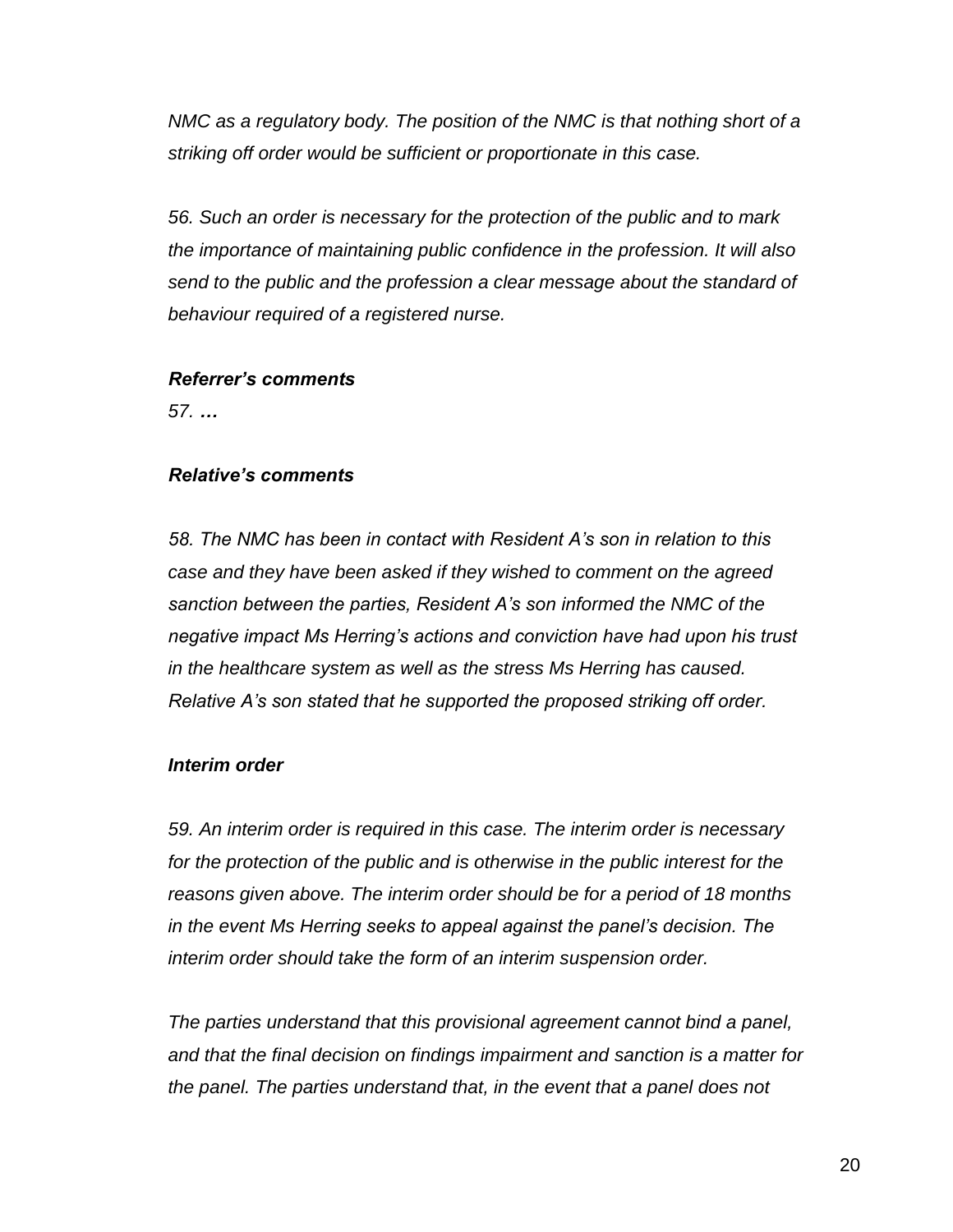*agree with this provisional agreement, the admissions to the charges and the agreed statement of facts set out above, may be placed before a differently constituted panel that is determining the allegation, provided that it would be relevant and fair to do so.'*

The provisional CPD agreement was signed by Mrs Herring and the NMC on 24 January 2022.

### **Decision and reasons on the CPD**

The panel decided to accept the CPD.

The panel heard and accepted the legal assessor's advice.

Mr Webb referred the panel to the 'NMC Sanctions Guidance' (SG) and to the 'NMC's guidance on Consensual Panel Determinations'. He reminded the panel that they could accept, amend or reject the provisional CPD agreement reached between the NMC and Mrs Herring. Further, the panel should consider whether the provisional CPD agreement would be in the public interest. This means that the outcome must ensure an appropriate level of public protection, maintain public confidence in the professions and the regulatory body, and declare and uphold proper standards of conduct and behaviour.

Mr Webb referred the panel to paragraph 57 of the CPD. He explained that whilst the NMC has made efforts to obtain referrer's comments, this has not been received. He further referred the panel to paragraph 58 of the CPD which sets out the relative comments, namely of Resident A's son, which provides a detailed description of the impact Mrs Herring's actions and convictions have had on him.

The panel noted that Mrs Herring admitted the facts underlying her conviction and the conviction itself. Accordingly the panel was satisfied that the charge is found proved by way of Mrs Herring's admissions, as set out in the signed provisional CPD agreement.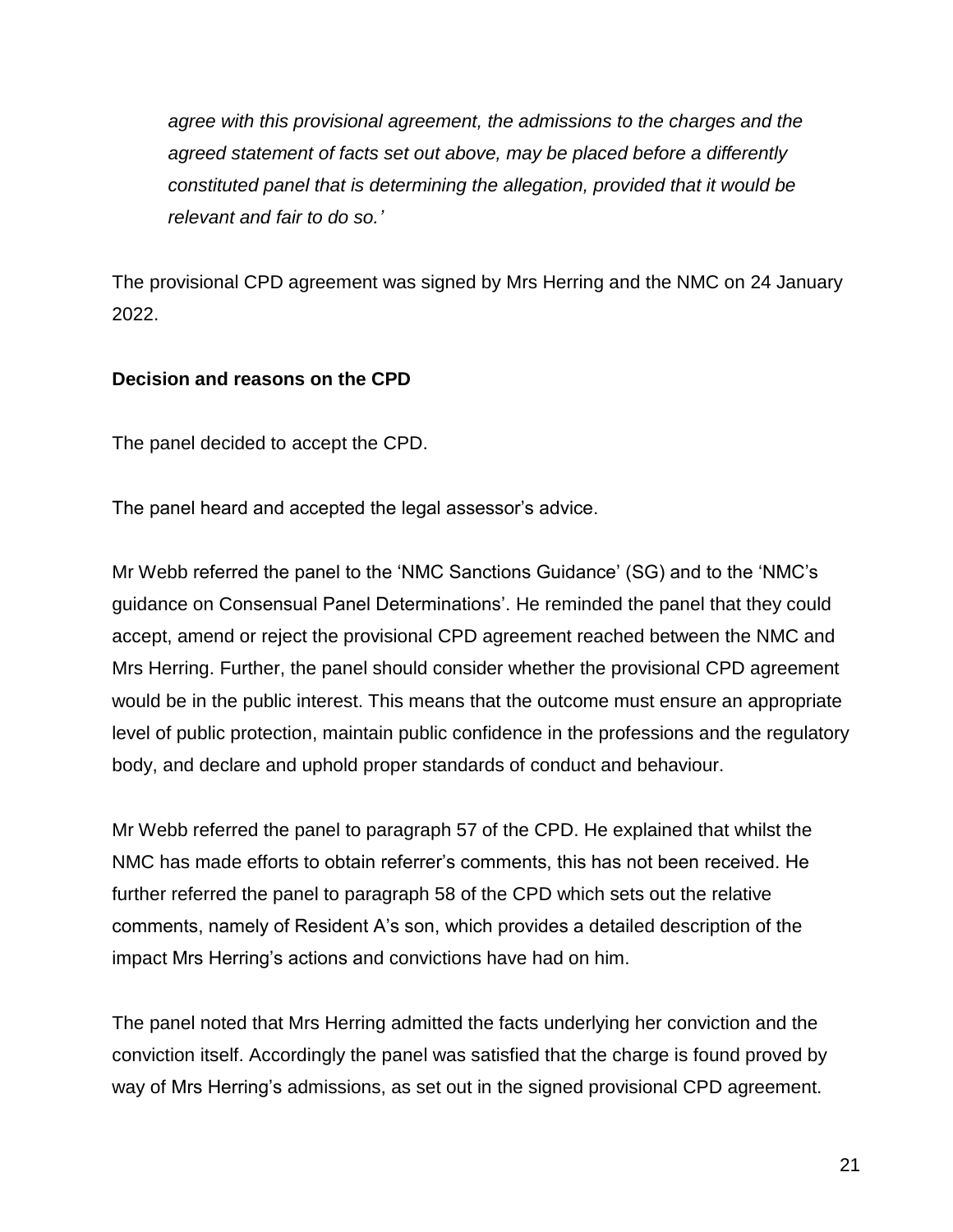### **Decision and reasons on impairment**

The panel then went on to consider whether Mrs Herring's fitness to practise is currently impaired. Whilst acknowledging the agreement between the NMC and Mrs Herring that her fitness to practise is impaired, the panel has exercised its own independent judgement in reaching its decision on impairment.

The panel took into account all of the information before it, including Mrs Herring's reflective piece, training certificates and character statements in her name. It was of the view that whilst she demonstrated some insight and remorse as detailed in her reflective piece, these are very serious attitudinal concerns which resulted in actual harm to a vulnerable patient, which was caught on CCTV footage. Mrs Herring was a registered nurse in a senior position and the charges directly relate to the expectations on an individual in such a role. The panel considered that the charge is very serious and the public interest would therefore not be satisfied if a finding of impairment was not made at this stage.

The panel determined that Mrs Herring's fitness to practise is currently impaired on the grounds of public protection and public interest*.* In this respect the panel endorsed the relevant paragraphs in the provisional CPD agreement.

#### **Decision and reasons on sanction**

Having found Mrs Herring's fitness to practise currently impaired, the panel went on to consider what sanction, if any, it should impose in this case. The panel has borne in mind that any sanction imposed must be appropriate and proportionate and, although not intended to be punitive in its effect, may have such consequences. The panel had careful regard to the SG. The decision on sanction is a matter for the panel independently exercising its own judgement.

The panel took into account the following aggravating features: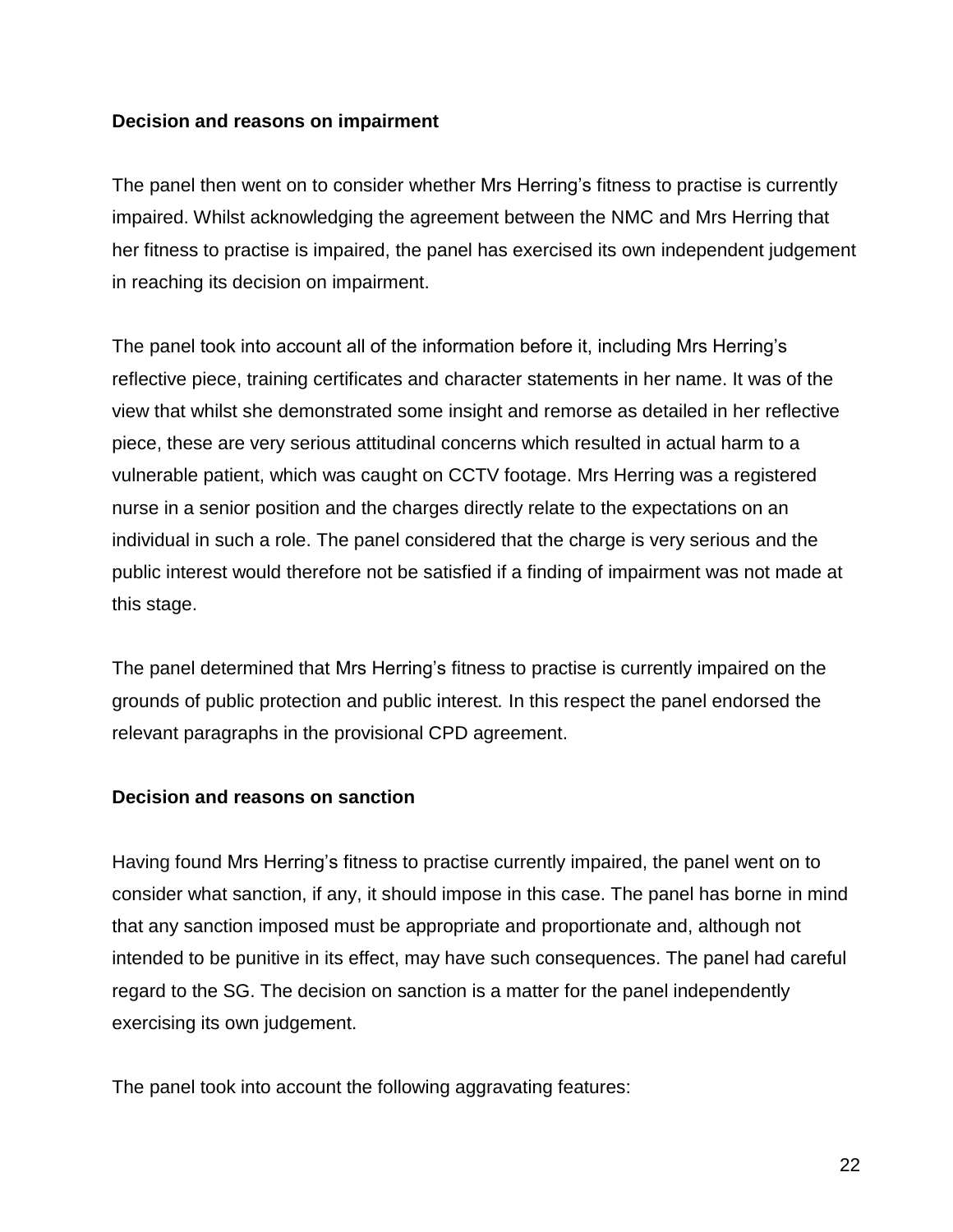- The conviction relates to behaviour which placed a vulnerable patient at serious risk of harm and caused them distress
- Mrs Herring will not have completed her community order until July 2022
- Mrs Herring has a previous regulatory referral resulting in a 3 year caution order for a matter similar in nature to the facts which led to her conviction, in that she did not provide the appropriate standard of care to a patient

The panel also took into account the following mitigating features:

Ms Herring has completed relevant clinical training and provided a reflective piece

The panel first considered whether to take no action but concluded that this would be inappropriate in view of the seriousness of the case. The panel decided that it would be neither proportionate nor in the public interest to take no further action.

It then considered the imposition of a caution order but again determined that, due to the seriousness of the case, and the public protection issues identified, an order that does not restrict Mrs Herring's practice would not be appropriate in the circumstances. The SG states that a caution order may be appropriate where *'the case is at the lower end of the spectrum of impaired fitness to practise and the panel wishes to mark that the behaviour was unacceptable and must not happen again.'* The panel considered that Mrs Herring's misconduct was not at the lower end of the spectrum and that a caution order would be inappropriate in view of the seriousness of the case. The panel decided that it would be neither proportionate nor in the public interest to impose a caution order.

The panel next considered whether placing conditions of practice on Mrs Herring's registration would be a sufficient and appropriate response. The panel is of the view that there are no practical or workable conditions that could be formulated, given the nature of the charges in this case and was not something that can be addressed through retraining. Furthermore, the panel concluded that the placing of conditions on Mrs Herring's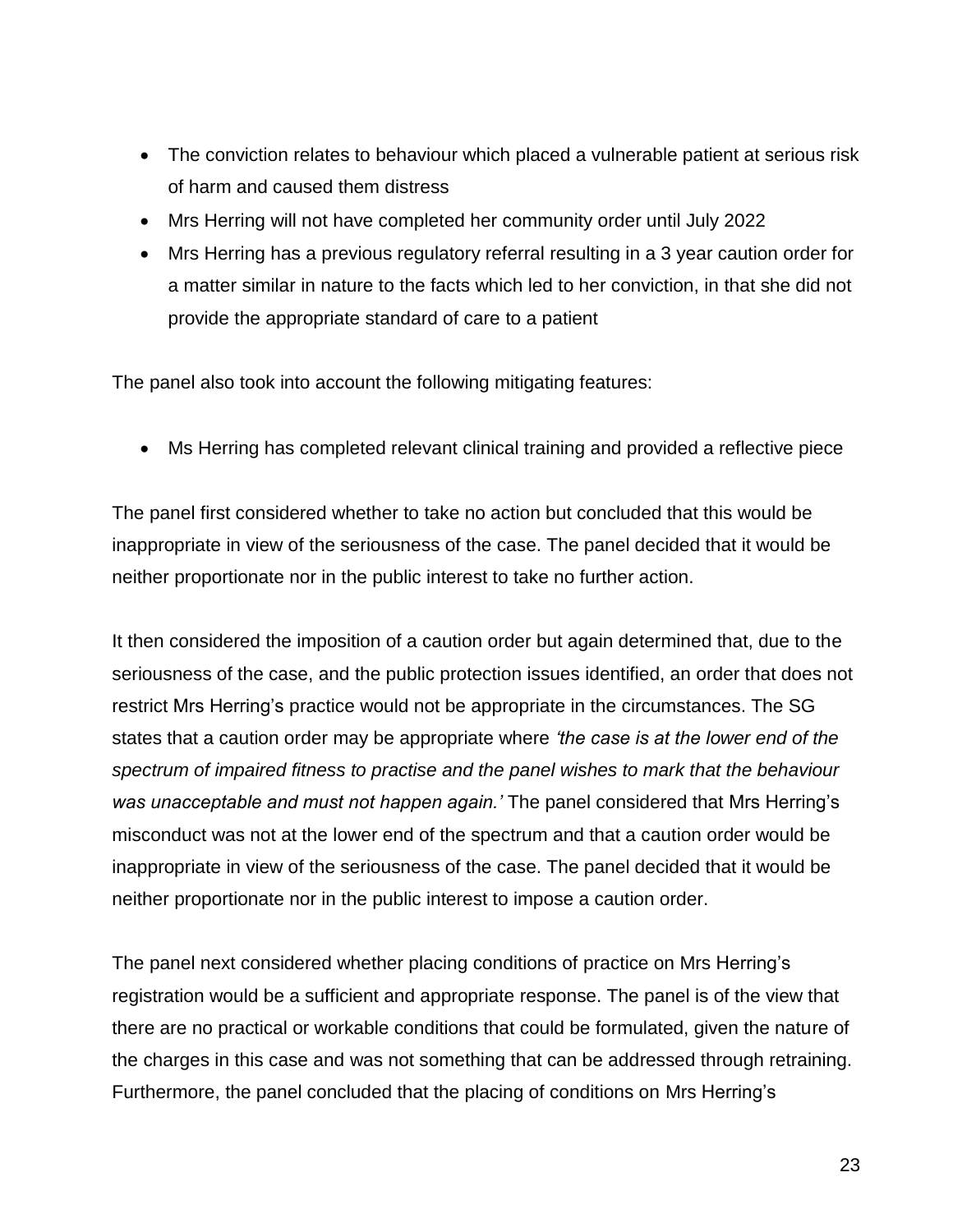registration would not adequately address the seriousness of this case and would not protect the public.

The panel then went on to consider whether a suspension order would be an appropriate sanction. The SG states that suspension order may be appropriate where some of the following factors are apparent:

- *A single instance of misconduct but where a lesser sanction is not sufficient;*
- *No evidence of harmful deep-seated personality or attitudinal problems;*
- *No evidence of repetition of behaviour since the incident;*
- *The Committee is satisfied that the nurse or midwife has insight and does not pose a significant risk of repeating behaviour;*

The conduct, as highlighted by the facts found proved, was a significant departure from the standards expected of a registered nurse. The panel noted that the serious breach of the fundamental tenets of the profession evidenced by Mrs Herring's actions is fundamentally incompatible with Mrs Herring remaining on the register.

In this particular case, the panel determined that a suspension order would not be a sufficient, appropriate or proportionate sanction.

Finally, in looking at a striking-off order, the panel took note of the following paragraphs of the SG:

- *Do the regulatory concerns about the nurse or midwife raise fundamental questions about their professionalism?*
- *Can public confidence in nurses and midwives be maintained if the nurse or midwife is not removed from the register?*
- *Is striking-off the only sanction which will be sufficient to protect patients, members of the public, or maintain professional standards?*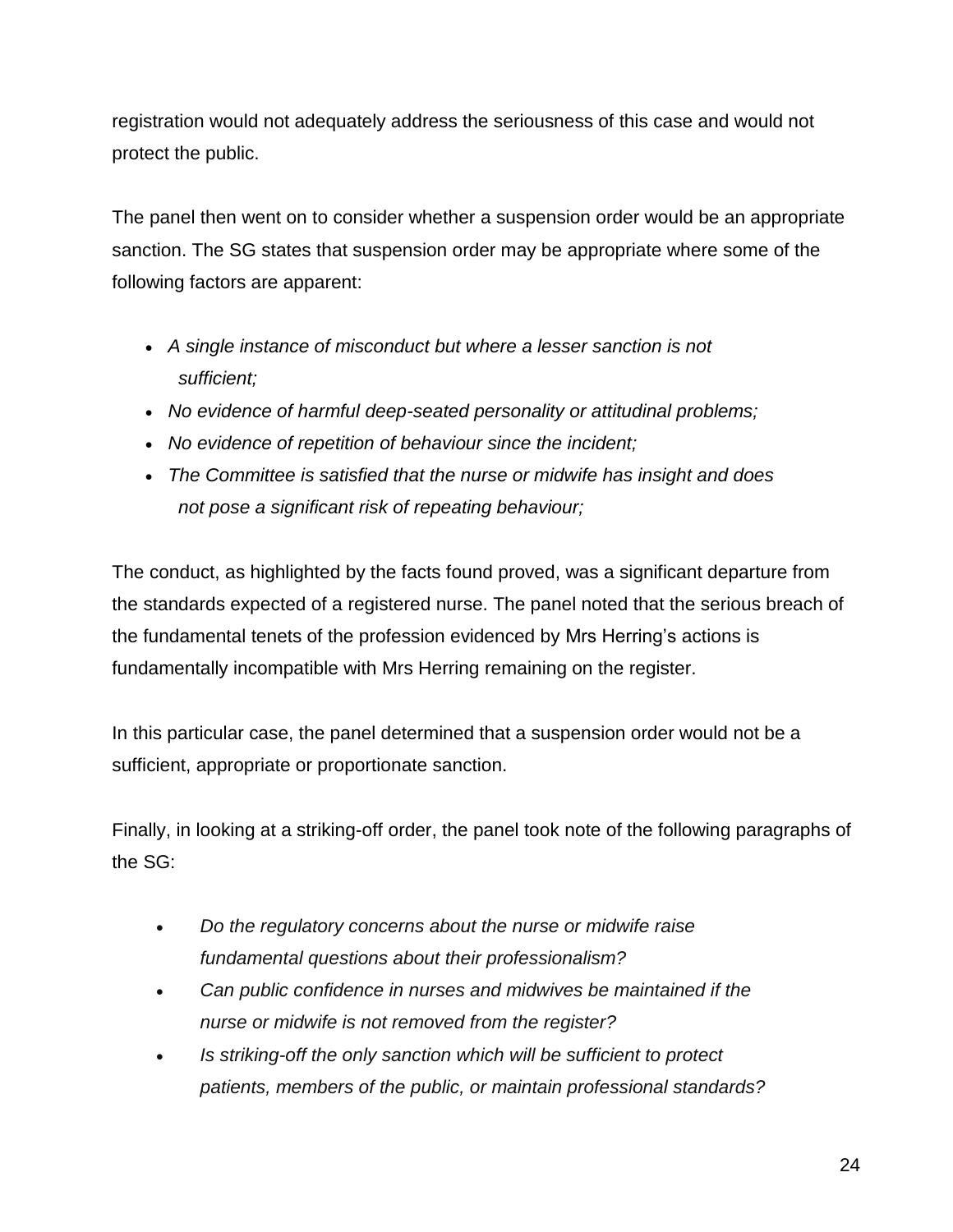Mrs Herring's actions were significant departures from the standards expected of a registered nurse, and are fundamentally incompatible with her remaining on the register. The panel was of the view that the findings in this particular case demonstrate that Mrs Herring's actions were serious and to allow her to continue practising would undermine public confidence in the profession and in the NMC as a regulatory body. The panel further noted that Mrs Herring has had previous regulatory concerns and that her criminal conviction is for an offence only recently added to the statute book to reflect the public's growing concern about the mistreatment of the vulnerable by those responsible for their care.

Balancing all of these factors and after taking into account all the evidence before it during this case, the panel agreed with the CPD that the appropriate and proportionate sanction is that of a striking-off order. Having regard to the matters it identified, in particular the effect of Mrs Herring's actions in bringing the profession into disrepute by adversely affecting the public's view of how a registered nurse should conduct herself, the panel has concluded that nothing short of this would be sufficient in this case.

The panel considered that this order was necessary to mark the importance of maintaining public confidence in the profession, and to send to the public and the profession a clear message about the standard of behaviour required of a registered nurse.

#### **Decision and reasons on interim order**

As the striking-off order cannot take effect until the end of the 28-day appeal period, the panel has considered whether an interim order is required in the specific circumstances of this case. It may only make an interim order if it is satisfied that it is necessary for the protection of the public, is otherwise in the public interest or in Mrs Herring's own interest until the striking-off sanction takes effect.

The panel heard and accepted the advice of the legal assessor.